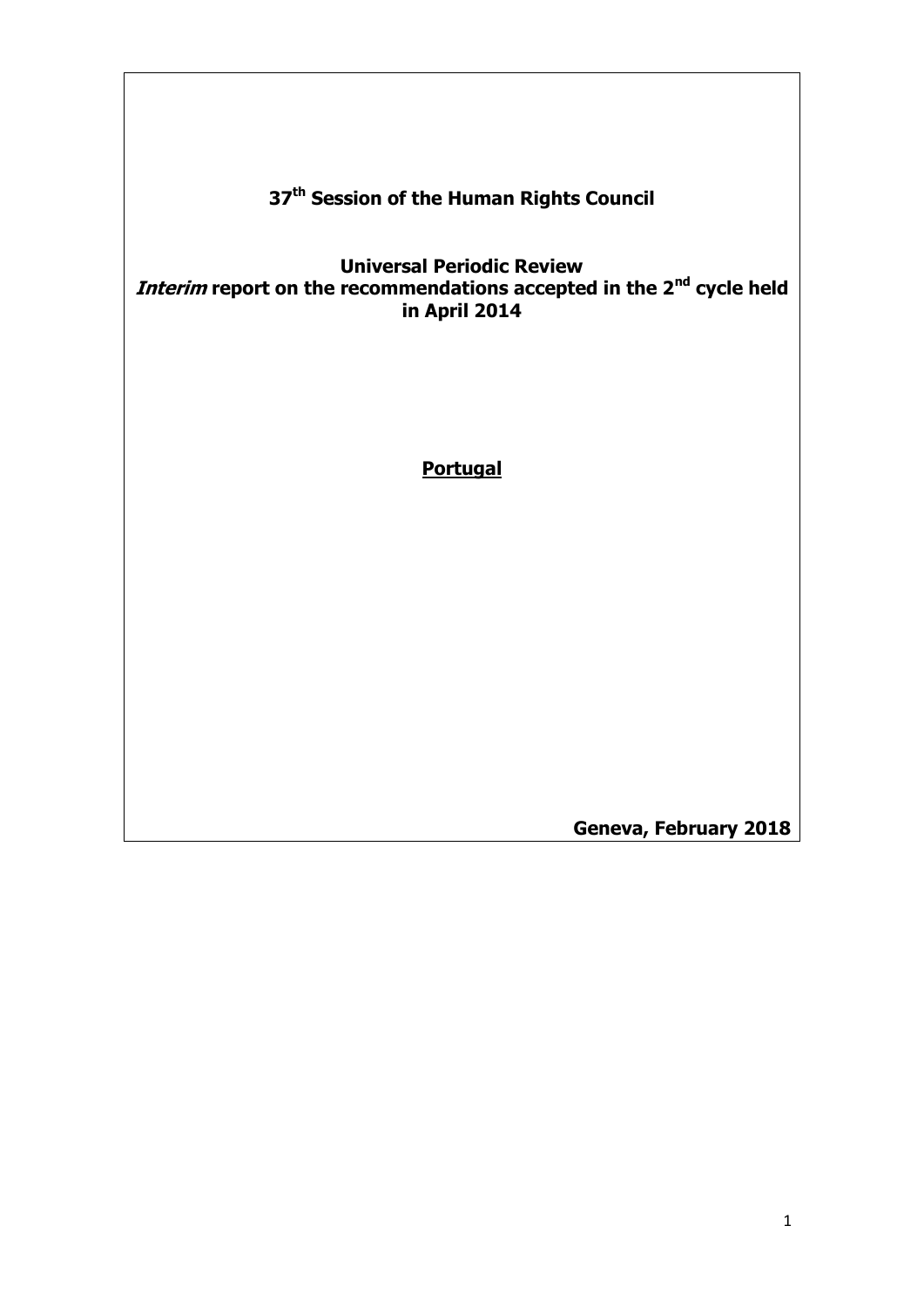## **1. Introduction**

The situation of human rights in Portugal was examined by the Working Group on the Universal Periodic Review at its  $19<sup>th</sup>$  Session, on the  $30<sup>th</sup>$  of April of 2014. As a State under review, Portugal reiterates its appreciation for the 151 recommendations formulated during the interactive dialogue, of which 139 have been accepted.

In the view of the Portuguese authorities, the second cycle of the UPR provedto be a useful exercise of follow-up on the concrete efforts undertaken by Portuguese authorities in order to improve the human rights situation in the country in the aftermath of the economic and financial crisis.

The present interim report, drafted within the Portuguese National Human Rights Committee (PNHCR), is submitted in line with the voluntary commitment of Portugal to keep the Council informed on progress on the accepted recommendations. Civil society organizations were consulted on a draft version of this report on the  $15<sup>th</sup>$  of February 2018.

Since the establishment of the PNHRC in April 2010, Portugal continued to enhance coordination and information sharing on Human Rights issues within the Portuguese Public Administration and has strengthened dialogue and consultations with civil society. The PNHRC has enabled, with few exceptions, the timely submission of national implementation reports to the UN Treaty Bodies. Portugal is currently drafting its  $7<sup>th</sup>$  national report to the Committee against Torture, due in November 2017.

Portugal fulfilled its first mandate as a member of the Human Rights Council between2015-2017. During this period, we sought to advance our commitment to promote and protect the universality, indivisibility, inalienability and interdependence of all human rights. In the course of Portugal's mandate, for the first time in 2016, and again in 2017, we tabled an innovative resolution on mental health and human rights, alongside our traditional resolutions on the realization of economic, social and cultural rights and right to education.

## **2. Overview of the update on progress on the recommendations**

## **I - Ratification of International Instruments**

The implementation of national obligations under ICERD has been enhanced with the adoption of Law 93/2017 of 23<sup>rd</sup> August 2017 establishing the legal framework for the prevention, prohibition and combat of discrimination based on racial and ethnic origin, colour, nationality, descent and place of origin.

The law revised the previous legal framework on the combat and prevention of racial discrimination, centralizing, in practice, all the different phases of the administrative offences procedure in the same entity, with a view to optimize the services and provide for a more timely and effective application.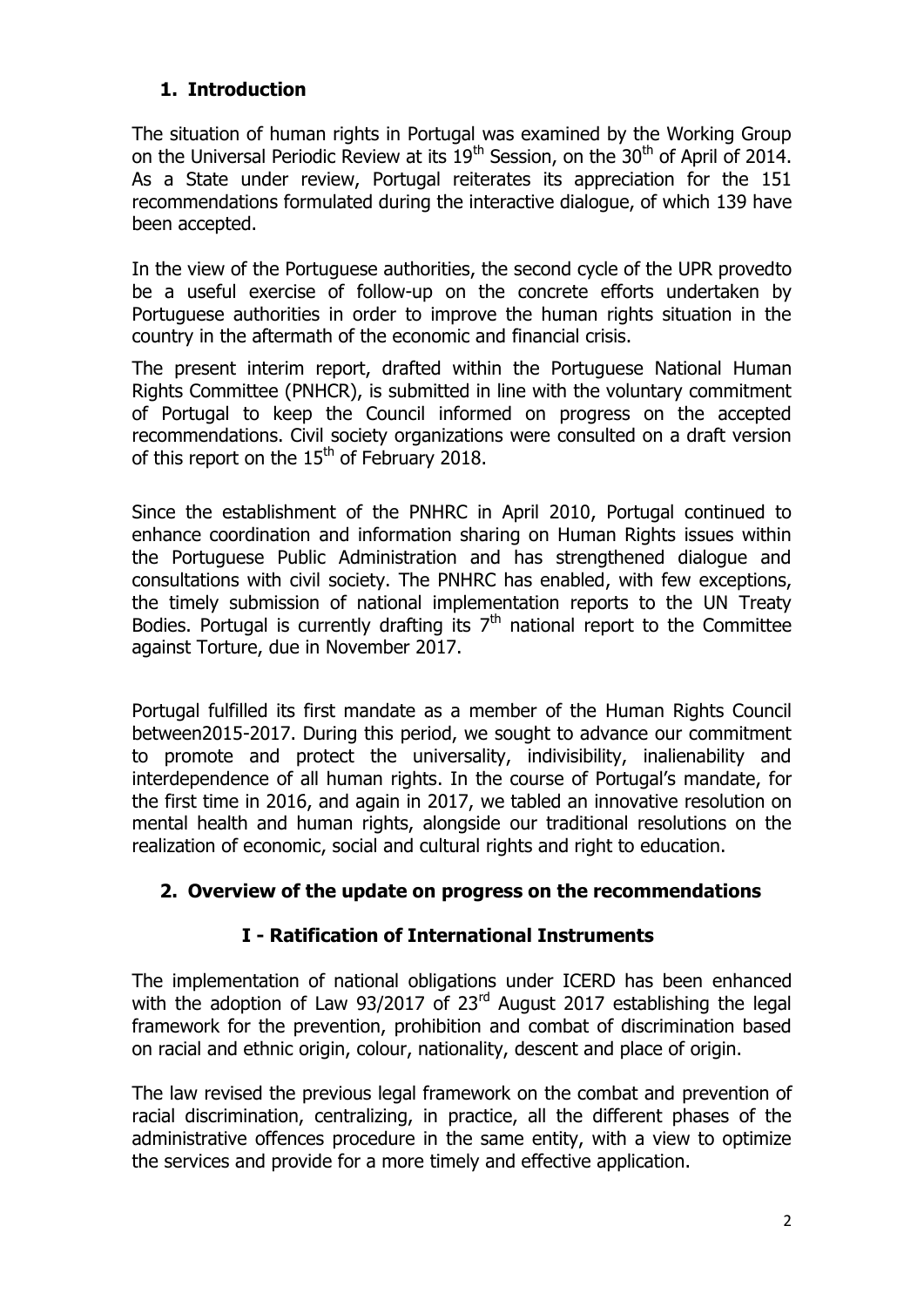In addition to the prohibition of discrimination based on race, colour, nationality and ethnic origin, new forms of discrimination are for the first time included, such as discrimination based on descent and place of origin, multiple discrimination (on the basis of more than one of the protected characteristics) and discrimination by association (by virtue of one's association with someone who possesses one of the protected characteristics).

During the period under consideration, the following conventions were ratified:

- International Convention for the Protection of All Persons from Enforced Disappearance on the  $27<sup>th</sup>$  January 2014. The Convention entered into force for Portugal on  $26<sup>th</sup>$  February 2014. The initial report on the implementation of the Convention was already drafted and submitted to the respective Committee in June 2016**.**
- ILO Domestic Workers Convention (No. 189), ratified on the  $17<sup>th</sup>$  of July 2015. Entered into force for Portugal on the  $17<sup>th</sup>$  of July 2016.
- Ratification of the amendments to Article 8, paragraph 6, of the Convention on the Elimination of All Forms of Racial Discrimination on the 15<sup>th</sup> of May 2015, date when its instrument of ratification was deposited with the UN Secretary-General
- Ratification of the Kampala Amendments concerning the amendment to Article 8 of the Rome Statute of the International Criminal Court, adopted in Kampala on the  $10<sup>th</sup>$  of June 2010; the amendments to the Rome Statute of the International Criminal Court relating to the Crime of Aggression, adopted in Kampala on the  $11<sup>th</sup>$  of June 2010; and the amendments to Article 124 of the Statute of the Rome Statute of the International Criminal Court adopted at the Hague on the  $26<sup>th</sup>$  of November 2015.

## **II - Racism, racial discrimination**

In this domain, the following measures are to be noted:

1)The approval of the Strategic Plan for Migration (Resolution of the Council of Ministers N.12-B/2015) for the period of 2015 to 2020, currently being implemented with the involvement of 13 different ministries under the coordination of the High Commission for Migration (ACM).

2) The launch of the  $6<sup>th</sup>$  generation of the Choices Programme created in 2001, aiming at the promotion of social inclusion of children and young people from socioeconomic vulnerable contexts, in an equal opportunities and social cohesion perspective. The Programme envisages a new dynamic for the period 2016 to 2018. In this generation the participants are children and young people between the ages of 6 and 30 years old, from socioeconomic vulnerable contexts, including immigrant descendants, Roma communities and Portuguese emigrants.

3) The implementation of prevention programmes specifically targeted at vulnerable populations, implementing awareness-raising in the local community by promoting non-discrimination based on ethnicity, religion, sexual orientation, and gender identity by Guarda Nacional Republicana (GNR).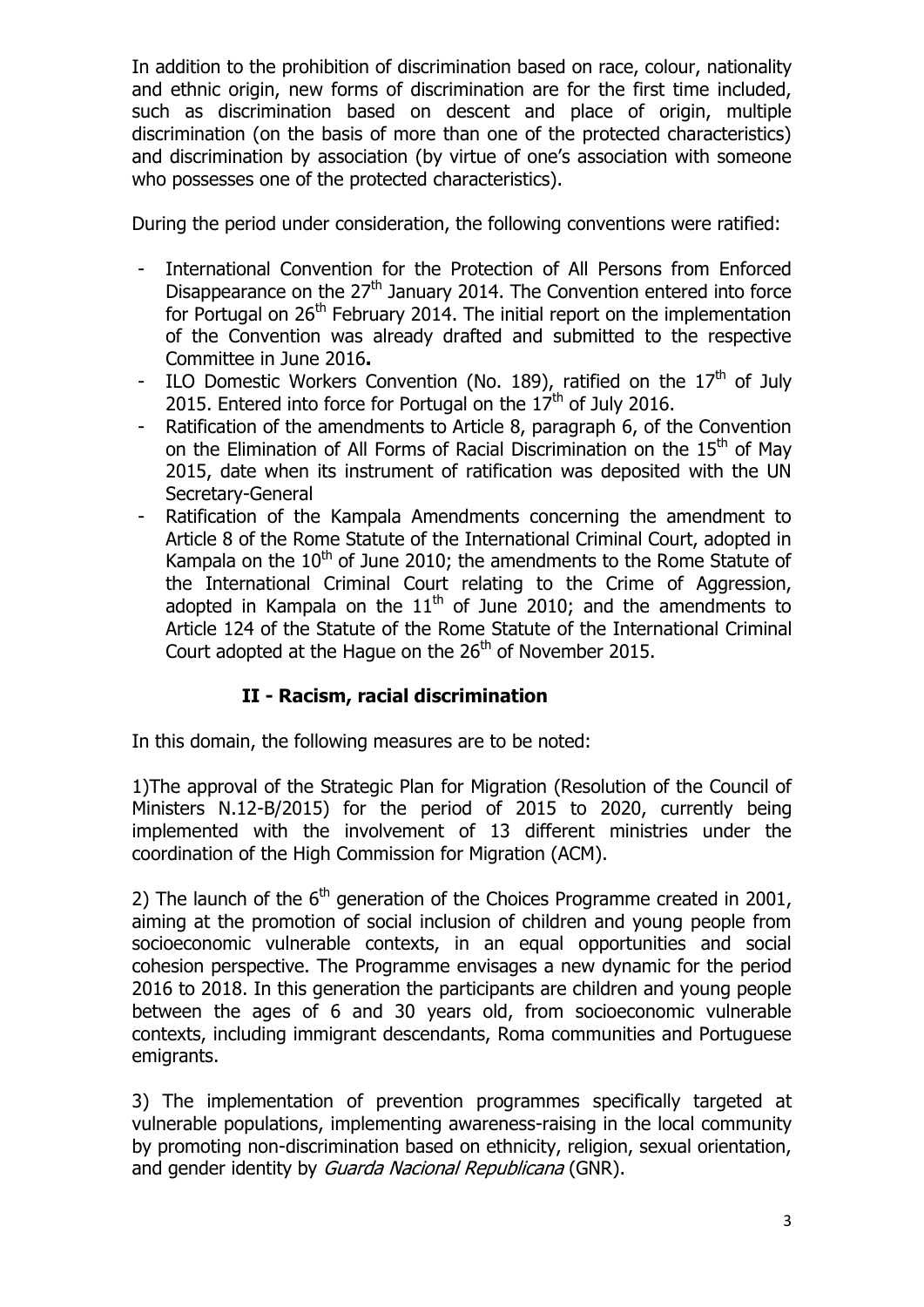4) The improvement of the legislative framework for victim protection with the transposition of the Directive 2012/29/EU by Law 130/2015 of  $4<sup>th</sup>$  September, which creates the status of victim and lays down a package of applicable rights and duties. Victims whose particular fragility stems, namely, from their age, state of health or disability, as well as from the fact that the type, degree and duration of the victimization has resulted in injuries with serious consequences in their psychological balance or in the conditions of their social integration, are granted the status of "*especially vulnerable victims*". Victims of violent crimes or especially violent crimes are always considered "especially vulnerable victims".

5) The priority prevention of crimes committed against children, young people and other vulnerable groups, such as ethnic minorities under Law 72/2015 of  $20<sup>th</sup>$  July and under Law 96/2017, of 23<sup>rd</sup> August, which set out the main objectives and priorities regarding criminal investigation for the biennium 2015- 2017 and 2017-2019, respectively. Law  $96/2017$ , of 23<sup>rd</sup> August, also considers crimes motivated by racial, religious or sexual discrimination, as crimes of priority prevention.

Other relevant measures aimed at vulnerable groups include: the launching of a government campaign against FGM in 2016 at the Lisbon International Airport, focusing on raising awareness of persons travelling to the African countries where this practice still exists; legal amendments to the Educational Guardianship Law (Law  $4/2015$  of  $15<sup>th</sup>$  January), to the Law on the Protection of Children and Youngsters at Risk (Law 142/2015 September); the publication of Law 129/2015 of  $3<sup>rd</sup>$  September on the legal regime applicable to the prevention of domestic violence and protection and assistance of victims; the publication of Law 130/2015, of  $4<sup>th</sup>$  September, which amended the Code of Criminal Procedure (CCP) and approved the new Statute of the Victim of Crime; the publication of an amendment to Regulation on Procedural Costs introduced by Law 7-A/2016 of 30<sup>th</sup> March has exempted the victims of domestic violence of court fees during criminal proceedings (Article 4 (1) (z)). An additional amendment to Regulation on Procedural Costs introduced by Law 42/2016 of 28<sup>th</sup> December has exempted victims of female genital mutilation of court fees during the criminal proceedings (Article 4 (1) (aa)); the publication of Law  $72/2015$  of 20<sup>th</sup>July and under Law 96/2017 of 23<sup>rd</sup> August, which set out the main objectives and priorities regarding criminal investigation, electing specific types of crimes to be primarily prevented and investigated by the authorities for the biennium 2015-2017and 2017-2019, respectively. Among the crimes whose prevention is considered top priority, are the crimes committed against children, young people and other vulnerable groups, such as ethnic minorities.

Article 240 of the Criminal Code, regarding the crime of discrimination and incitement to hatred and violence, was amended by Law  $94/2017$ , of  $23<sup>rd</sup>$ August, and now includes, as a discrimination factor, ancestry and physical or psychological disabilities.

A new national plan of action to combat discrimination based on sexual orientation, gender identity and sexual characteristics for the triennium 2018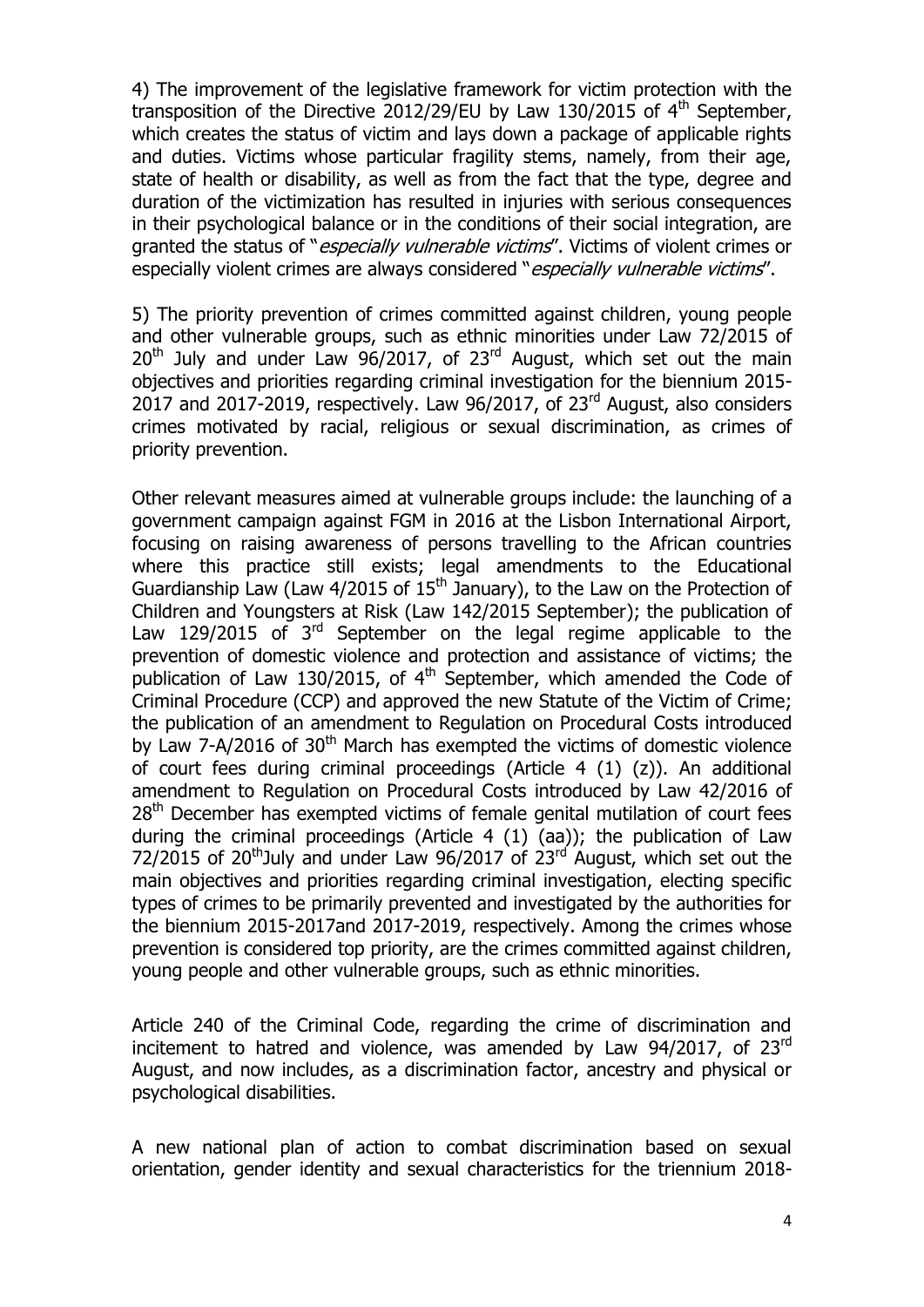2021 (PNAOIC) is being prepared as part of the National Strategy for Equality and Non-Discrimination 2018-2030 ("*Portugal + Igual*"), the implementation of which will be coordinated and monitored by CIG.

## **Prevention of racism, xenophobia and intolerance**

During the period under consideration the following activities should be highlighted:

- The launching of the Good School Grades Programme, developed in 2013 as a positive action included on the National Roma Communities Integration Strategy and specifically targeted at Roma communities;
- Awareness raising initiatives such as: the celebration of the International Day for the Elimination of Racial Discrimination; the launching of the internet campaign "Discover your colour!" [\(http://www.descobreatuacor.pt\)](http://www.descobreatuacor.pt/) in 2015; the launching of the national campaign "The colours of the grey city" in 2016 [\(http://www.acm.gov.pt/documents/10181/167771/As+Cores+Da+Cidade](http://www.acm.gov.pt/documents/10181/167771/As+Cores+Da+Cidade+Cinzenta_BR.pdf/c740288d-4832-49ff-8cfc-75d14d9b5f9f) [+Cinzenta\\_BR.pdf/c740288d-4832-49ff-8cfc-75d14d9b5f9f\)](http://www.acm.gov.pt/documents/10181/167771/As+Cores+Da+Cidade+Cinzenta_BR.pdf/c740288d-4832-49ff-8cfc-75d14d9b5f9f); the signing of the Portuguese Diversity Charter in 2016 [\(http://www.acm.gov.pt/-/carta](http://www.acm.gov.pt/-/carta-portuguesa-para-a-diversidade)[portuguesa-para-a-diversidade#](http://www.acm.gov.pt/-/carta-portuguesa-para-a-diversidade) ); the publication of 500.000 copies of the magazine REFUGIADOS (Refugees) in November of 2015, confronting myths and fears regarding refugees, distributed free of charge with some of the major Portuguese newspapers and magazines; measures targeting the media – such as training sessions and workshops for media professionals on how to address migration and ethnic minority issues, attended by journalists from television, radio and the written press; actions aimed at combating racial stereotypes in the media, such as the Communication Award "For Cultural Diversity", launched in 2016 by ACM; a new ACM websitelaunched in June 2015 with a "space" dedicated to migrants, available in Portuguese and English; the trimestral publication of the "ACM EM REVISTA" magazine, available in digital and paper form, focusing on the work developed for the integration of migrants and reception of refugees, social inclusion of Roma communities and the promotion of diversity; training for cultural diversity given by the Roma Communities Support Office to the Social Security Institute; the running of the Municipal Mediators Project since 2009, providing greater access to public equipment and services by Roma through training and placement of Roma mediators in municipal services. Several initiatives were also developed by ACM in the Autonomous Regions of Azores and Madeira.
- The restructuring of the support services provided in the area of migration, with the creation of the National Network for the Integration of Migrants made up of the National Support Centers for the Integration of Migrants and the Local Support Centers for the Integration of Migrants, as to develop a modern and more adequate policy to the current migratory dynamics and necessities.
- Equal access of migrants to the National Health Service (NHS) in the same conditions as nationals, regardless of their legal status and in accordance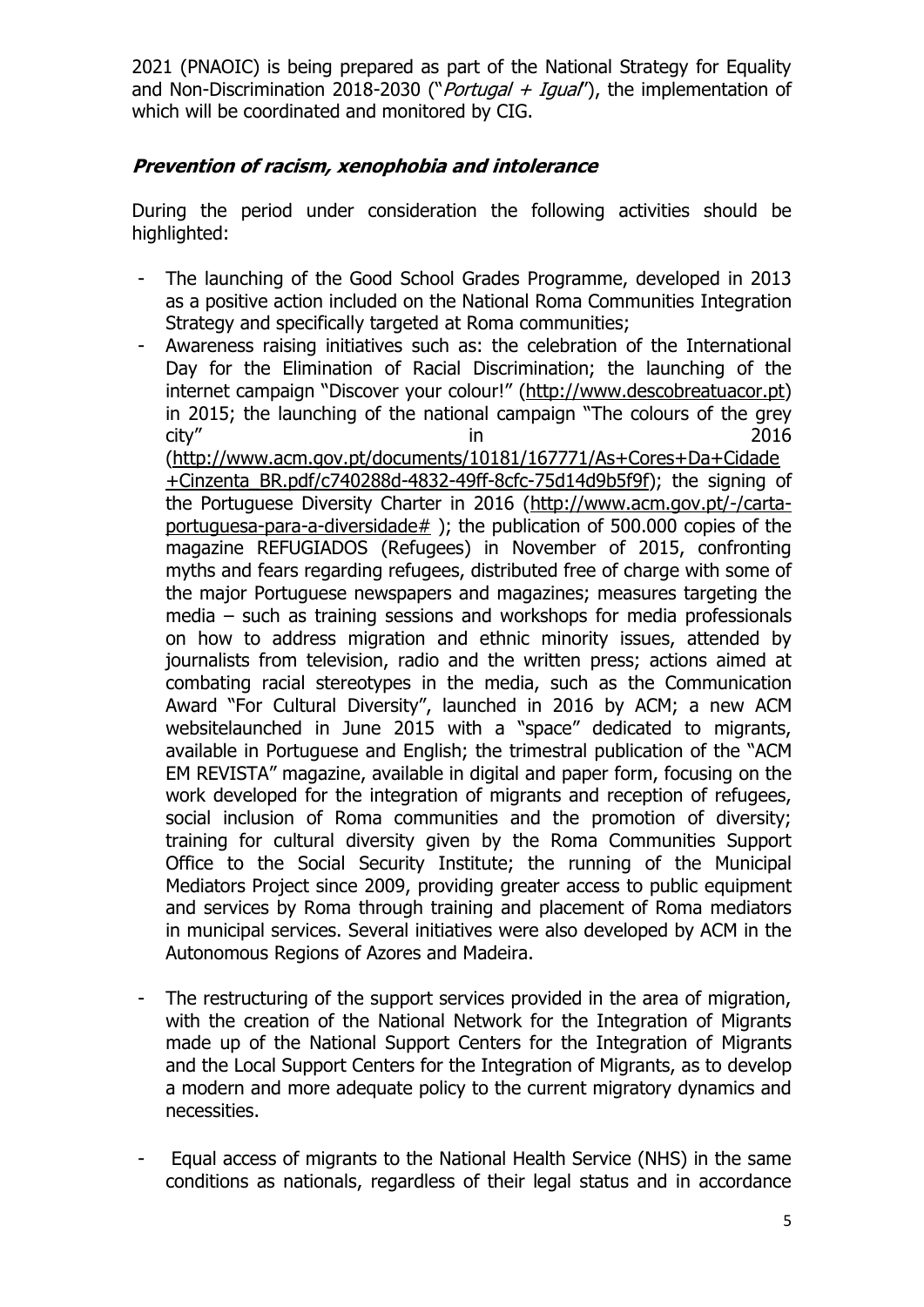with Article 64 of the Constitution of the Portuguese Republic. Asylum seekers and refugees and their spouses or equivalent and direct descendants are exempt from the payment of the fees charged by the National Health Service (Decree-Law 113/2011, of  $29<sup>th</sup>$  November, republished by Decree-Law  $117/2014$ , of  $5<sup>th</sup>$  August);

### **Hate Speech**

A Code of Conduct against hate speech and online terrorist propaganda was adopted in June 2016 in the frame of the High Level Group against Racism and Xenophobia of the European Union, where Portugal is represented.

Through this Code of Conduct, information technology companies take their share of responsibility for combating the illegal spread of hate speech through computer platforms for dissemination, and commit themselves to putting into practice a set of 12 basic rules to achieve such a goal, block or remove illegal content at the request of the authorities in less than 24 hours. The national implementation of this Code of Conduct will be coordinated by the Criminal Police (Polícia Judiciária, PJ).

#### **Commission for Equality and Against Racial Discrimination**

Law 93/2017 of 23<sup>rd</sup> August 2017 reinforced the composition of the Commission for Equality and Against Racial Discrimination. The new law also enables this Commission to collect evidence in cases of racial discrimination and to handle the entire procedure from beginning to end, increasing the efficiency of this body.

#### **III - Roma**

Roma communities in Portugal have Portuguese nationality and benefit from social measures in equal standing with fellow Portuguese citizens. The National Roma Communities Integration Strategy (2013-2020) was adopted following an intensely participated process with the involvement of all government departments, civil society organizations, academia, experts and representatives of Roma communities. The Strategy comprises 105 measures in the areas of education, health, housing, employment and a cross-cutting pillar covering discrimination, mediation, education for citizenship, social security, promotion of Roma history and culture, and gender equality.

A decision to reevaluate the targets in 2017 was made, in order to push for more ambitious results, particularly in the areas of education, housing and employment.

In January 2015 the ACM launched the Fund to Support the Activities of National Roma Communities Integration Strategy (FAPE), which is now in its second edition. The main goal of FAPE is to develop projects in partnership between different stakeholders, with a special focus on activities that promote the fight against discrimination targeting Roma Communities, information of the public opinion, training on citizenship and the promotion of the participation of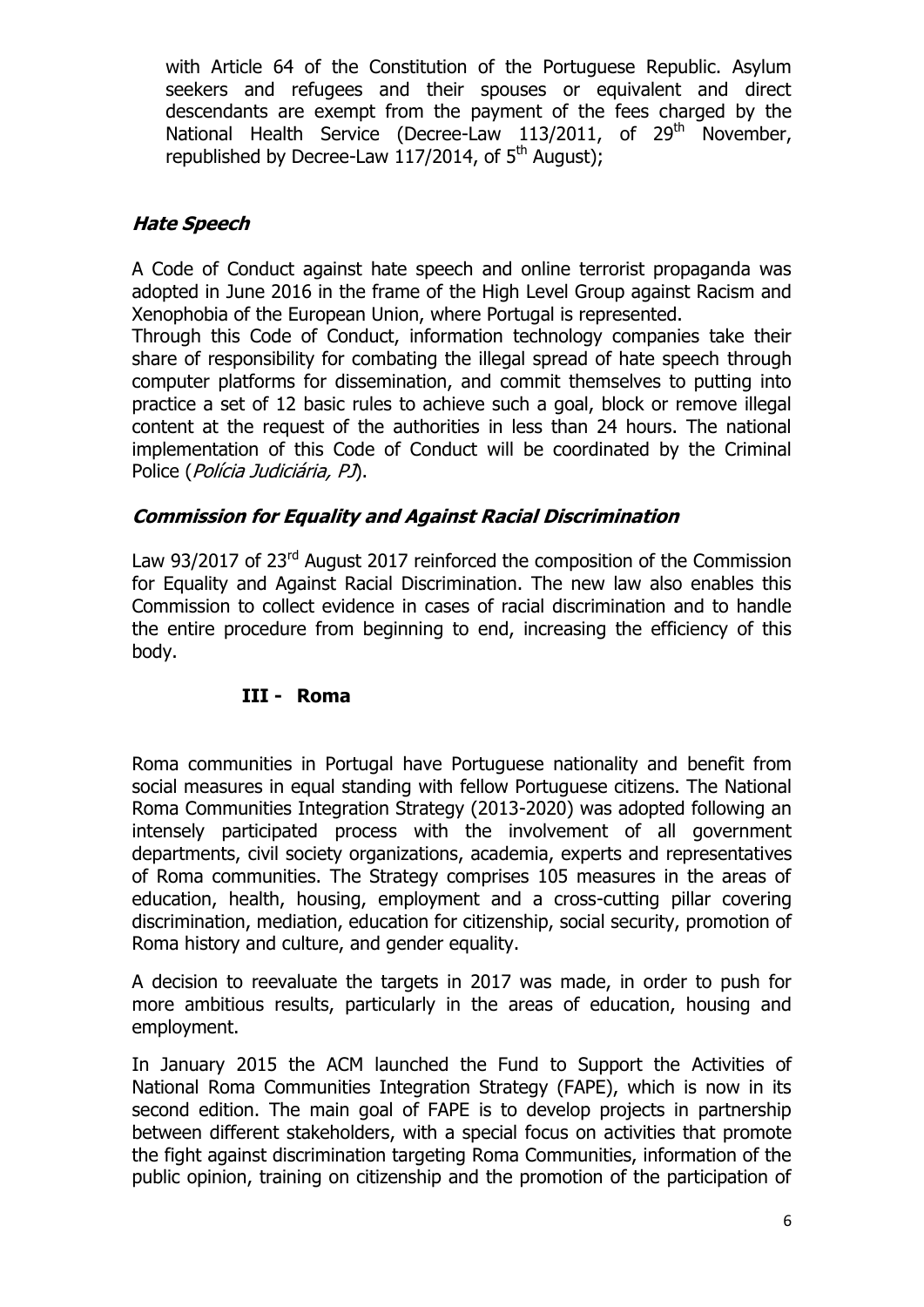the Roma in the local communities.

The areas of intervention of the various projects stretch across a multitude of themes including fight against discrimination, entrepreneurship, development of skills for the labour market, promotion of intercultural dialogue between the Roma communities and society at large, as well as empowerment of Roma women, gender equality and/or conciliation of professional, personal and family life, health, associativism and community participation. The involvement of Roma associations and civil society are FAPE's biggest asset.

#### **Education**

Portuguese authorities are deeply committed to guaranteeing the right to education to all, including to Roma children. The integration of Roma children and youth is a two-way process, involving both the Roma community and the educational system. Ensuring equal access to education, whilst respecting the values and traditions of Roma citizens, is of primary importance.

The Portuguese education system rejects the establishment of separate school classes on grounds of origin, race, ethnicity or culture. Students are, in accordance with the law, distributed among schools and classes, according to equal opportunities principles and pedagogical concerns.

Early school dropout is one of the most notorious challenges facing the Roma communities and their children and youth.

The National Strategy for the Integration of Roma Community (ENICC) includes an Axis on the topic of education, perceived as a key factor of integration. Several activities/projects connected with ACM and more specifically the Roma Communities Support Office (GACI) and the Choices Programme also aim to tackle this important challenge. Prevention of early school dropout is dealt with under Axis IV, Priority 22, which aims at reducing school dropout by Roma children by 60% until 2020 and at increasing the participation of families of female and male Roma children in the educational pathways of their children, by 60% until 2020.

In July 2017, the «More Leaders Programme – Roma Youth» was launched with the aim to empower and promote the active participation of 24 Roma youngsters (17 men and 7 women between the ages of 18 and 35 years old). Other initiatives to promote educational success and protect the rights of all pupils especially those most vulnerable to school failure and/or from poor backgrounds include:

(1) The "Priority Intervention Education Areas" Programme, launched in 1996 and targeted at schools located in particularly difficult and challenging contexts, in order to create additional resources and support to students' educational success and a qualified transition to working life, reducing dropout, absenteeism and indiscipline;

(2) The "National Programme for School Success", launched in 2016 with a view to promote quality education for all and fighting school failure, within a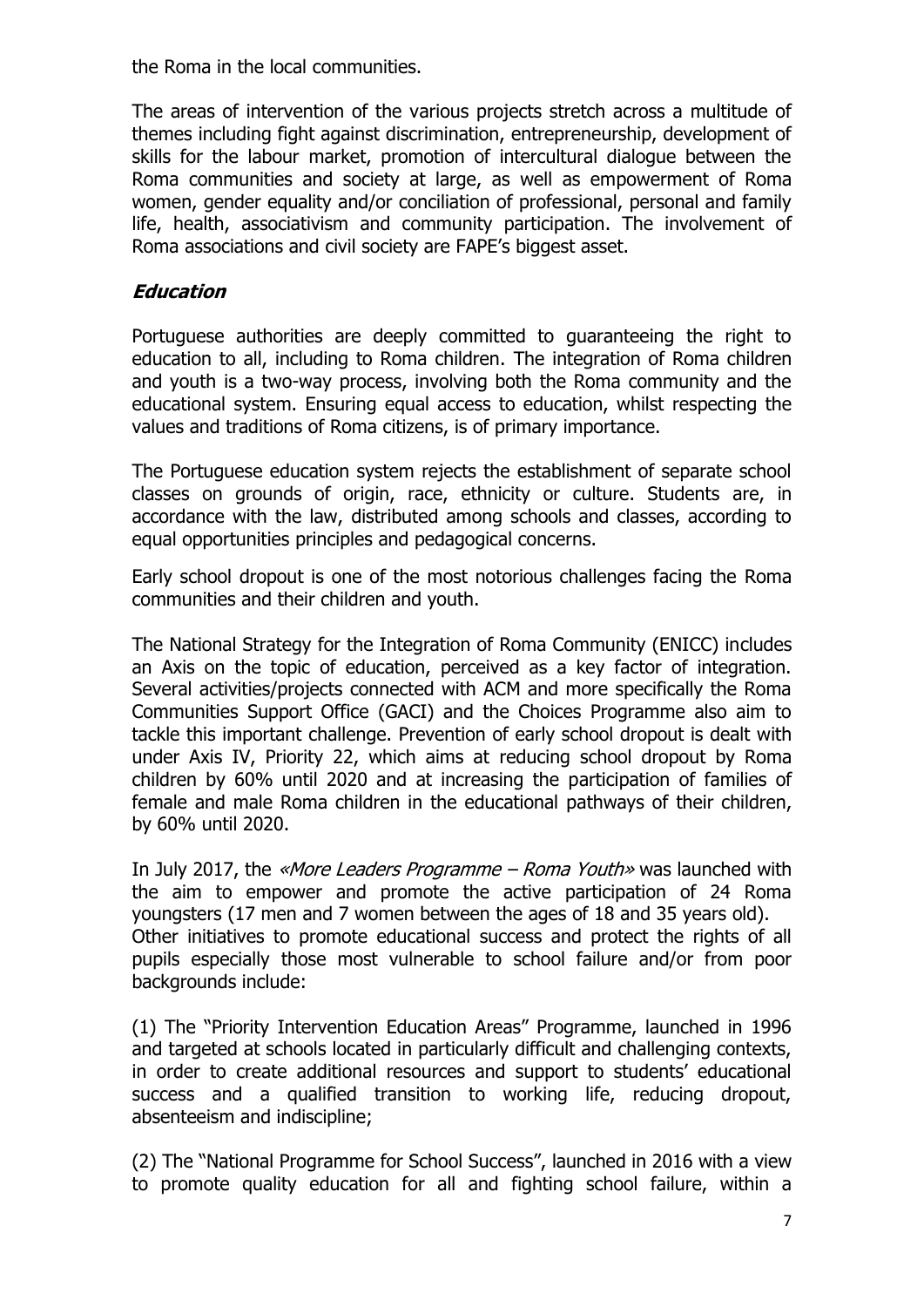framework of equal opportunities and increased efficiency and quality of public schools;

3) Improved collection and analysis of data: according to the Portuguese Constitution and the national data protection law (Law  $67/98$ , of  $26<sup>th</sup>$  October) the collection of personal data of a sensitive nature, including on racial or ethnic background is subject to strict conditions. For this reason, a thorough evaluation of the impact of the measures developed under the National Strategy for the Integration of Roma Communities, particularly regarding education patterns is somehow limited. Following the approval of the National Commission for Data Protection, the General-Directorate for Education conducted a survey in the end of 2017 to schools in order to register aggregated data (not individualized) on the situation of Roma students. In addition, the Ministry of Education is working on the setting up of a database of students from itinerant families to monitor school attendance and to help ensure completion of compulsory education.

4) The Intercultural School Award/Label (Selo de Escola Intercultural) supports projects that foster the effective integration of Roma children, prevent early school dropout and promote school success. The award portrays cultural diversity as an organizational asset, as well as a benefit for the personal development of all agents involved.

5) In the framework of the "No Hate Campaign", IPDJ supports youth organizations and other NGOs in the development of non-formal education activities that promote the rights of Roma youth and their access to education and professional integration.

## **Employment**

National authorities are aware of the challenges underlying the employability of Roma citizens. The Institute for Employment and Professional Training has received 2485 application submissions from the Roma Communities, resulting in 4226 interventions and 2081 calls to join employment and training programs and measures. 1037 candidates were integrated – 985 in training measures and 52 in employment measures.

The Personal Employment Plans have also gained new impetus, with 308 unemployed candidates contracted. This impulse has given rise to 17 placements in job openings, 34 under measure "Contract Employment Insertion+", and 985 candidates referred to vocational training and active life. The individual guidance sessions listed 362 participants, with collective sessions registering 193 participants.

ACM held a Social Entrepreneurship Bootcamp for Roma communities in 2015, with the participation of 31 relevant professionals from public and private institutions. The most innovative project was financed by FAPE 2015.

#### **Housing**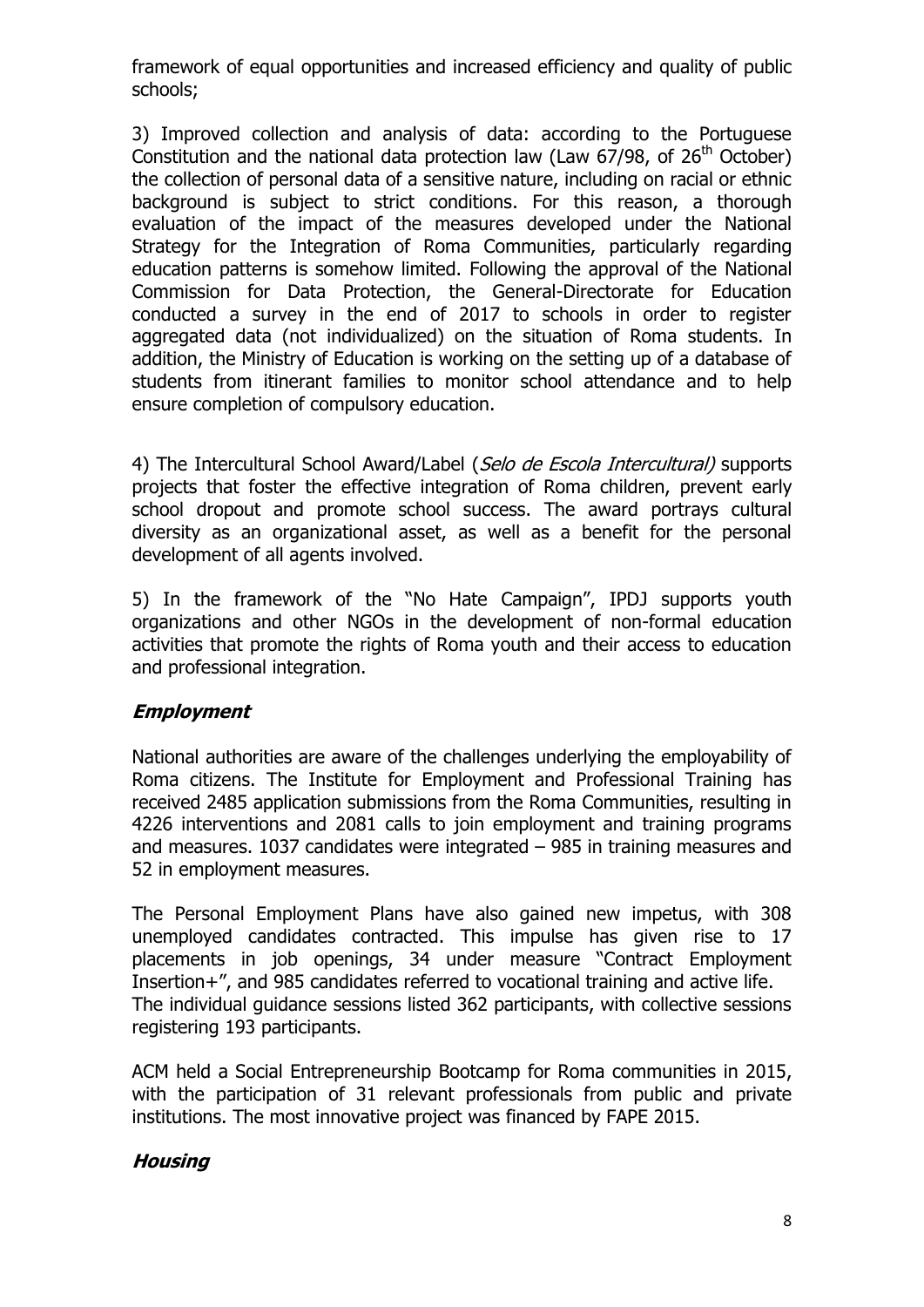The Institute of Housing and Urban Rehabilitation (IHRU) undertook, in 2015, a research on the housing conditions of Roma Communities. As a concrete outcome of this study, the Housing and Urban Renewal Institute implemented a special rehousing programme in the municipalities of Campo Maior (targeting 52 families) and Peso da Régua (11 families) and carried out the requalification of other two neighborhoods in the municipalities of Contumil (14 families) and Cabomor (12 families).

In 2016 it took place the rehabilitation of the Paranhos Neighbourhood, in the municipality of Oporto. The housing complex consists of 4 buildings and a grand total of 160 dwellings. The value of this rehabilitation exceeded 1 million euros financed by the IHRU, I. P. and was completed on  $15<sup>th</sup>$  July, 2016.

Following up on Parliament Resolution 48/2017, of 20<sup>th</sup> March, the Government determined that the Institute for Housing and Urban Rehabilitation, I. P., carry out a nationwide survey of housing needs on the basis of a questionnaire allowing for the identification of rehousing needs in each municipality according to cumulative criteria: structures that have to be demolished; where there are situations of precarious housing; that constitute permanent residence of the residing households.

The survey of housing needs at the national level was initiated last June and finished on the  $31<sup>st</sup>$  of December. The Diagnostic Report on the "National Survey of Housing Rehousing Needs" is soon to be published. The compiled data will support the design of a new public policy, namely a new rehousing programme to be called "First Right" aimed at providing solutions to these families' needs.

Moreover, the document "Towards a New Generation of Housing Policies". which will provide a new strategic framework for the sector, was under public consultation until last December. This New Generation has undertook the mission of ensuring access to decent housing, understood in the broad sense of a habitat and focused on the people, through an enlargement of the beneficiaries and the dimension of housing projects with public support

#### **IV - Integration of migrants and other marginalized groups**

Portuguese policies are oriented towards the integration of less-favoured communities, such as immigrants, foreigners and ethnic minorities and measures are in place to promote access to adequate housing, education, health or employment.

The action the National Support Centers for the Integration of Migrants (CNAIM) (one-stop-shops) established in 2004 (Lisbon and Porto) and in 2009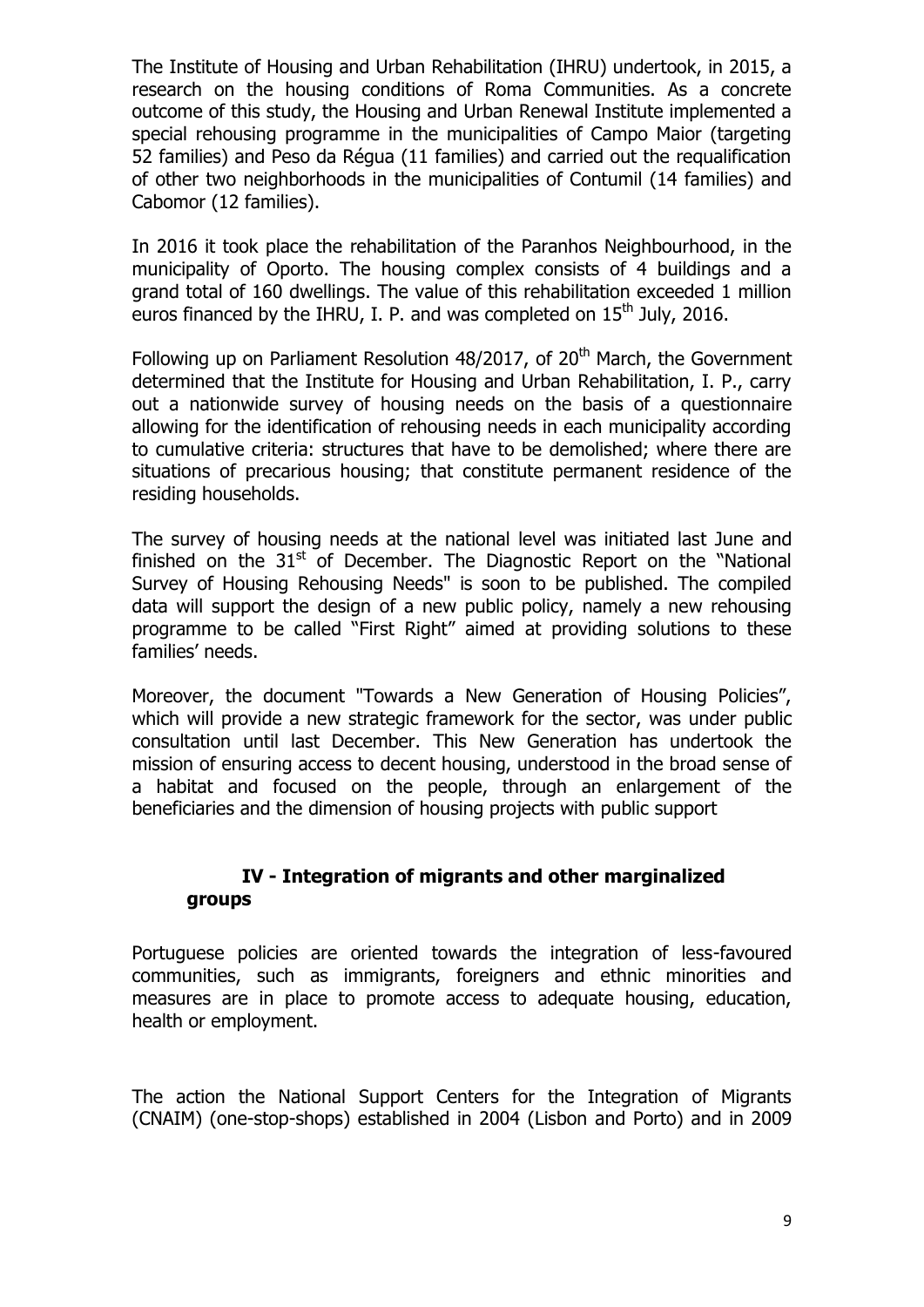(Faro)<sup>1</sup> facilitates the integration of Portugal's immigrant population by offering competent, efficient and humane assistance in order to respond to the needs of migrants. Intercultural mediators, who originate from the different immigrant communities, play a key role in all CNAIM services.

Accordingly, each CNAIM provides a range of Government and non-Government services under one roof in a variety of languages (Portuguese, Cape Verdean and Guinean Creole, Romanian, Russian and English).

Services include the provision of information and direct assistance regarding legalization and visa issues, family reunification, the educational system, access to healthcare, professional and educational skill recognition, social security and welfare issues, employment concerns, legal aid and support for immigrant associations.

These support centers bring together different services and provide information and support to all immigrants, free of charge, in an integrated way, involving services of 6 different ministries and support complementary offices that stem from partnerships between the ACM, Immigrant Associations and NGOs. In 2013 and 2014, new support offices (e.g. over indebted support office and support office for foreign voters registration) were created.

Since the launch of the Centers, over 4 million personalized services were provided (4.048.010).

## **Housing**

The CNAIM offer a specific service in obtaining adequate housing. This support includes information on the options available, helping with the bureaucratic aspect of the documentation and mediating with authorities on behalf of migrants. The Centre also hosts a Social Emergency Office to provide more urgent answers for emergency cases.

In order to address the negative impact of the economic crisis in this area, new access modalities to housing were created, adapted to the specific needs of the families, leading to the implementation of three measures: (i) the Renting Social Market; (ii) the Rehabilitate to Rent Program; and (iii) the National Rehabilitation of Buildings Fund. These initiatives aimed at making housing solutions available to segments of the population who became more vulnerable as a result of the economic crisis.

Furthermore, as a follow-up to the Survey on the Characterization of Housing Conditions of Roma Communities residing in Portugal, rehousing operations were promoted as well as the requalification of neighborhoods. An update of this study is underway with the objective of identifying situations of disadvantage and housing hardship that may require new rehousing operations.

1

<sup>1&</sup>lt;sub><http://www.oss.inti.acidi.gov.pt/></sub>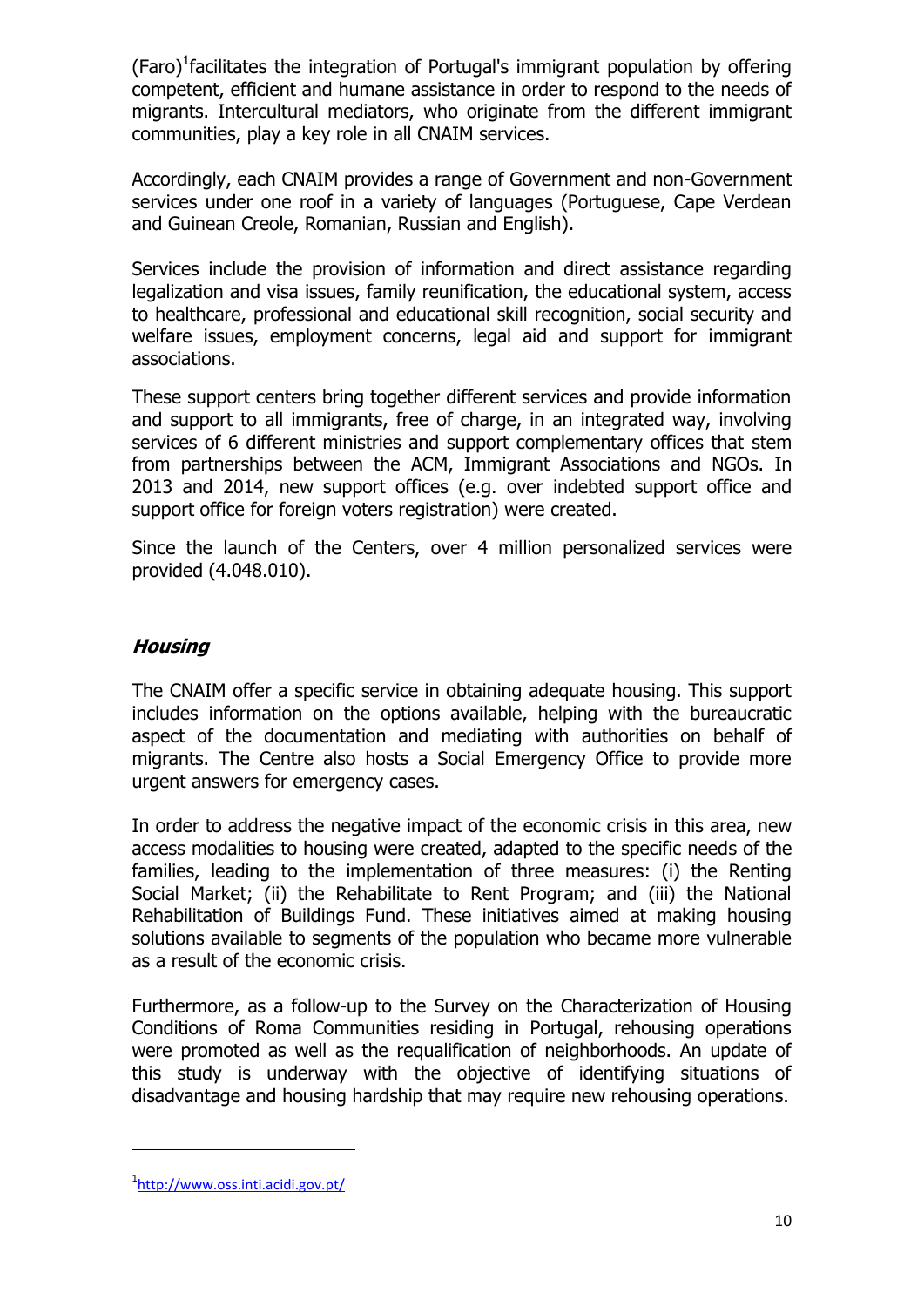#### **Education**

The access of immigrant children and descendants (regardless of their legal status in Portugal) to the mandatory school years is actively promoted. Enrolment in the school system can be used as a proof of residence and permanence in the country in order to apply to and acquire Portuguese citizenship. Compulsory education is free, and there is no payment of fees whatsoever for enrolment, attendance or issuance of certificates.

Families with insufficient economic resources may receive subsidies for school transportation, food, textbooks and materials for use at school. School social support is also available for secondary school students.

The Ministry of Education carries out educational policies to support learning of the Portuguese language, both as a study subject and as the language of learning, by offering the curricular area of Portuguese as a non-maternal Language (PLNM), in the 1st, 2nd and 3rd cycles of basic education as well as in scientific-humanistic and specialized artistic courses of secondary education.

The educational strategy outlined at the national level seeks to ensure that the students who don't speak Portuguese as a mother tongue have equal opportunities within the school system by creating equitable conditions of access to the curriculum and to educational success, regardless of their language, culture, social status, origin and age.

The Portuguese for Non-natives Programme (PLNM) and the Priority Intervention Educational Territories Programme (TEIP) foster inclusion and working knowledge of Portuguese language, history, geography, culture, among other topics.

IPDJ's (Instituto Português do Desporto e da Juventude) No Hate Campaign supports youth organizations and other NGOs in the development of non-formal education activities to promote the rights of young immigrants and their access to education and professional integration, information and awareness to prevent and counter discrimination of immigrants, foreigners and ethnic minorities.

The CNAIM host an Education Support Office, as an extension of the Ministry of Education, where information and support to the migrant community regarding education is provided, as well as information on the recognition of academic diplomas.

In addition, ACM stimulates the learning of the Portuguese Language through the Portuguese for All Programme (PPT), initiated in 2008 and aimed both at migrants and refugees. The Programme also includes certified technical Portuguese language courses focusing mainly in the sectors of retail, hostelry, beauty care, building construction and civil engineering.

Finally, integration is also encouraged in the field of culture. The "Exhibition of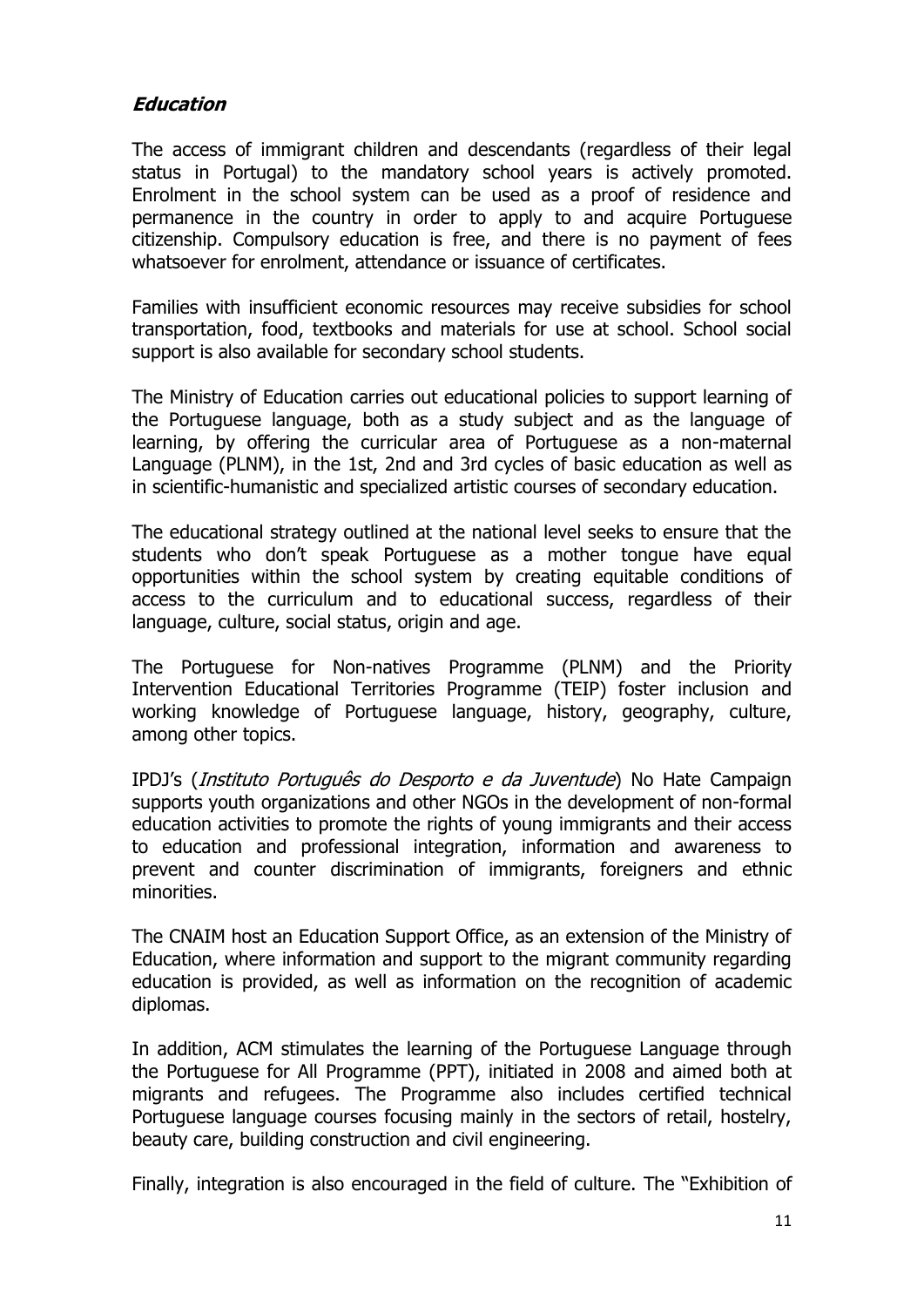Unknown Authors", organized under the aegis of the General Inspection of Cultural Activities' (IGAC), brings to light the artistic expression of people living in vulnerable environments (on account of economic, social and other factors), highlighting the richness and the cultural diversity of their different backgrounds.

## **Improved access to public services**

Health is a priority area in the welcoming and integration of migrants and the health dimension is included in national plans for the integration of migrants from the very beginning.

In Portugal, both legal and irregular migrants have access to the National Health Service under the same conditions as those of Portuguese citizens. This access is ensured in the primary, secondary and emergency care levels, immunization and screening and prevention programmes. Minors and pregnant women are exempted from the payment of fees, regardless of their legal status, as are asylum seekers, refugees and their families.

The "Support Programme for Foreign Patients" provides special healthcare support to citizens from the African Portuguese Speaking Countries on the basis of Bilateral Agreements on Cooperation in the Health Sector, namely with the African Portuguese Speaking Countries.<sup>2</sup>

The national register of foreign minors with irregular status, managed by the ACM since 2004, is uniquely designed to ensure children's access to health care, pre-school and school education.

The Strategic Plan for Migration (2015-2020) includes several measures on health and migration and the Lisbon National Support Centre for the Integration of Migrants has a Health Office available for personalized services. The service has shown an 11% increase from 2014 to 2015.

## **Employment**

1

Employment and training policies and measures are not aimed at specific population groups (including people of African descent, Roma communities, immigrants, foreigners and other ethnic minorities) but at the population in general.

Nonetheless, ACM provides for specific support to migrants through the National Support Center for the Integration of Migrants, the Immigrant GIP Network and the Employment Support Office.

In 2009, a pilot project was created to promote Immigrant Entrepreneurship (PEI). This project expanded in the last years and provides training on starting

<sup>&</sup>lt;sup>2</sup>[http://www.acss.minsaude.pt/Portals/0/MANUALDEACOLHIMENTONOACESSOAOSISTEMADES](http://www.acss.minsaude.pt/Portals/0/MANUALDEACOLHIMENTONOACESSOAOSISTEMADESA%C3%9ADEDECIDAD.pdf) [A%C3%9ADEDECIDAD.pdf](http://www.acss.minsaude.pt/Portals/0/MANUALDEACOLHIMENTONOACESSOAOSISTEMADESA%C3%9ADEDECIDAD.pdf)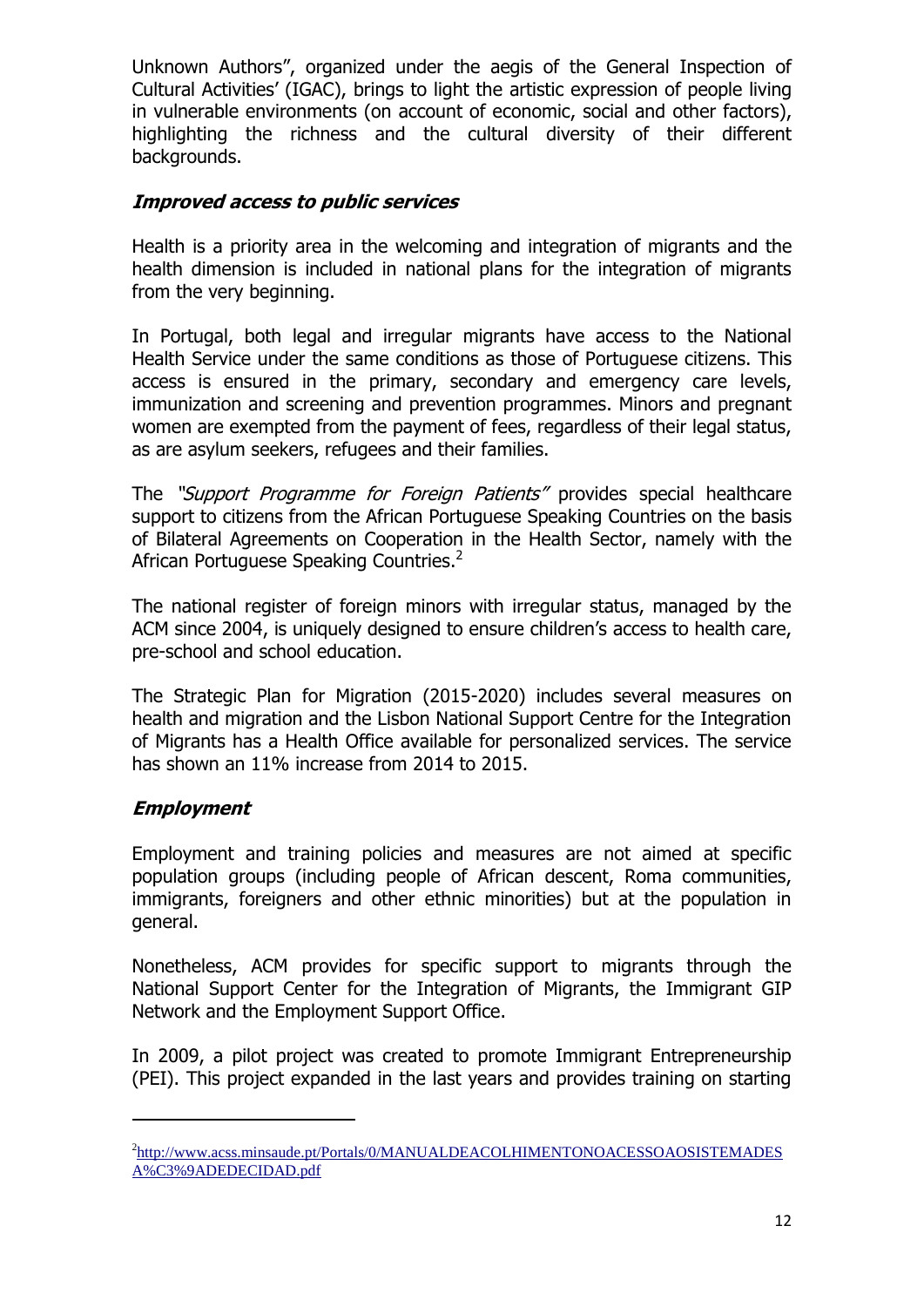up businesses and financial support.

### **Women immigrants**

Portugal has invested in the definition of strategic plans as holistic political commitments, nevertheless recognizing the need to strengthen the response in face of the occurring challenges. In the case of some specific groups of women, the need to continue to promote particular measures and empower particular groups of women in the Portuguese society is well acknowledged.

With regard to migrant women, both the Plans for the Integration of Immigrants (PII), defined and implemented between 2007 and 2013, and in the Strategic Plan for Migration (PEM), in execution from 2015 to 2020, enshrine concrete measures for the promotion of equality between women and men and to reinforce personal, professional and civic integration of migrant women in the Portuguese society.

The National Action Plans against FGM, currently in its third edition is also relevant with regards to women empowerment. Law 83/2015, of  $5<sup>th</sup>$  August, amended the Criminal Code and introduced the crime of female genital mutilation and the crime of forced marriage and its preparatory acts.

The work developed by ACM on Migrant and Roma women contributes towards the reduction of the number of persons at risk of poverty or social exclusion, as part of the Europe 2020 Strategy.

#### **Measures to alleviate and remedy disparities in the enjoyment of human rights affecting vulnerable groups**

Portugal is actively participating in the management of the migratory and refugees crisis which has affected Europe in the last years, namely by having committed to receive a high number (4574) of refugees, considering the total population of the country (10,5 million according to 2011 Census). This number is likely to increase in the near future. In order to alleviate and remedy disparities in the enjoyment of human rights affecting migrants and refugees entering the country, a number of special measures have been adopted:

- The National Migrant Support Centers and the Local Migrant Integration and Support Centers have made available reception and welcome services, including translation and language learning in order to satisfy the needs of asylum seekers, refuges and other beneficiaries of international protection;
- ACM has also widened the volunteering awareness-raising system, through the Mentors for Migrants Platform (https:\\mentores.acm.gov.pt), in order to also include refugees, matching them with families or individuals that need support in their integration;
- A Support Office to the Integration of Refugees (GAIR) was created within ACM, and a Refugee Welcome Kit with information on Portugal, as well as relevant information for the refugees was developed and translated into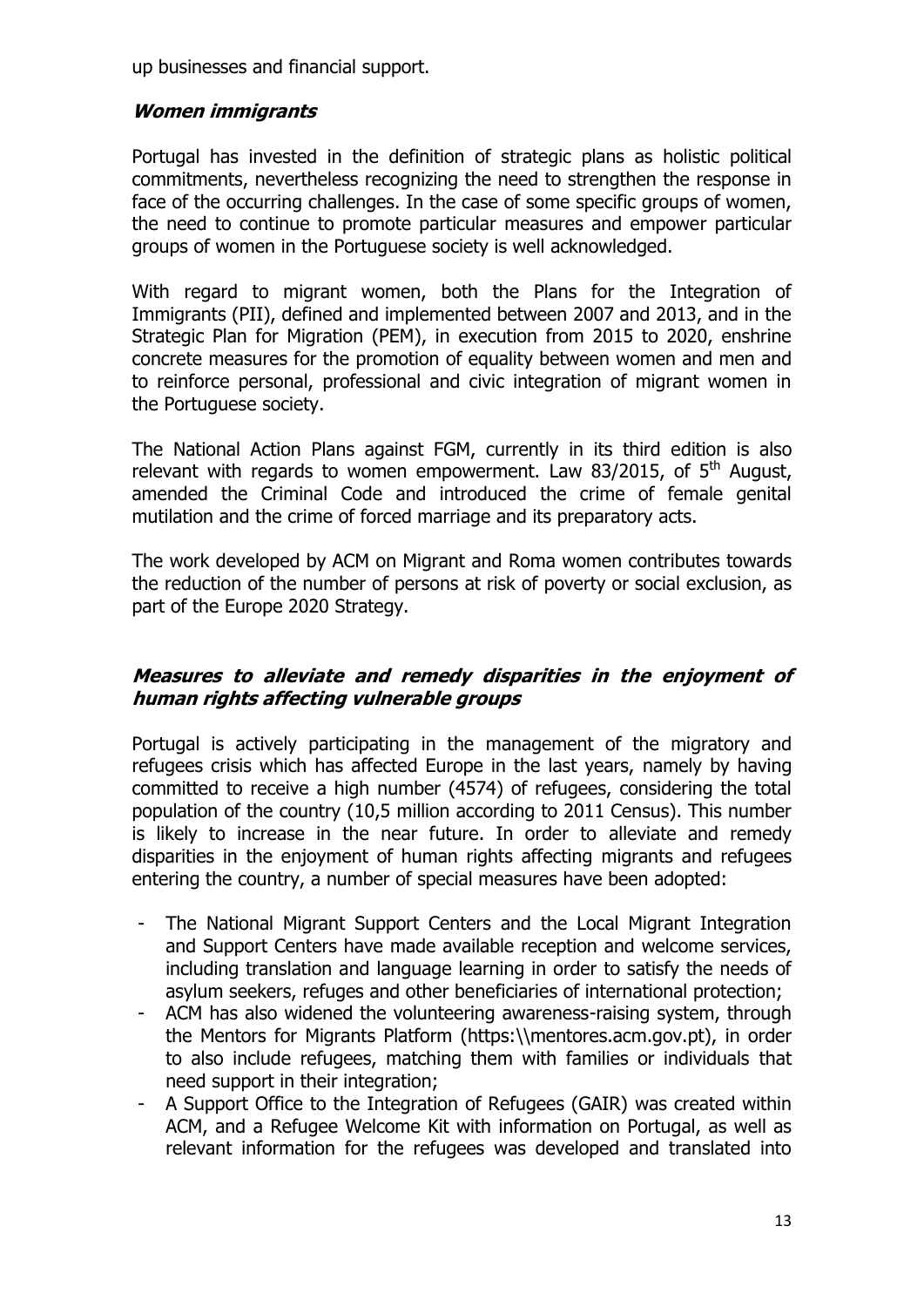five different languages - Portuguese, English, French, Arab and Tigrinya<sup>3</sup>;

- Training on refugees and the asylum law was provided by ACM and the Portuguese Council for Refugees to 112 Municipalities and two protocols concerning refugees were established between the Portuguese Olympic Committee and the Portuguese Psychologists' Association; ACM has also conducted a course with the Refugees Support Platform on "Hosting and Integration of Refugees in July 2017;"
- Within the law enforcement sector, police forces cooperate with ACM in the promotion of social inclusion, equal opportunities and valuing diversity between cultures, ethnic groups and religions in general, and specifically with the Roma (National Strategy for Integration of Roma - ENICC 2013- 2020);
- The Safe School Program, run by GNR, also contributes to the social inclusion of children and youngsters, people from vulnerable socioeconomic contexts, especially the descendants of immigrants and ethnic minorities.

## **V - Gender Equality and Women's Rights**

## **Efforts to promote women's rights and eliminate discrimination**

The V National Plan for Gender Equality, Citizenship and Non-discrimination 2014-2017 (V PNI) outlines public policies for the promotion of gender equality and the combat of discrimination based on gender and sexual orientation.

In 2016, the Portuguese government discussed the "Equality Agenda" in the labour market and in business with social partners, with the ultimate aim of preventing and combating gender inequalities. One of the proposed measures is to enshrine provisions on work-life balance and preventing and combating gender inequalities in instruments of collective bargaining, in 5 strategic areas gender pay gap; occupational segregation; parenting; work-life balance; equality between women and men in decision-making.

Women's participation in political affairs has been encouraged with the adoption and full implementation of the "Parity Law" (Organic Law  $3/2006$  of  $21<sup>st</sup>$  August, as amended by Organic Law  $1/2017$ , of  $2<sup>nd</sup>$  May).

## **Fighting discrimination of women in the labour market**

The V National Plan for Gender Equality, Citizenship and Non-discrimination (2014-2017) lays down measures to reduce the inequalities that remain between women and men in the labour market, particularly on what concerns salary gaps, namely by promoting female entrepreneurship as an element of women's mobilization in active economic life and disseminating best practices, by encouraging the implementation of plans for equality in private companies, the compliance with guidelines regarding the implementation of equality plans in the State enterprise sector, and by strengthening the mechanisms to improve women's access to senior levels of economic decision-making.

**.** 

<sup>3</sup> http://www.acm.gov.pt/kitrefugiados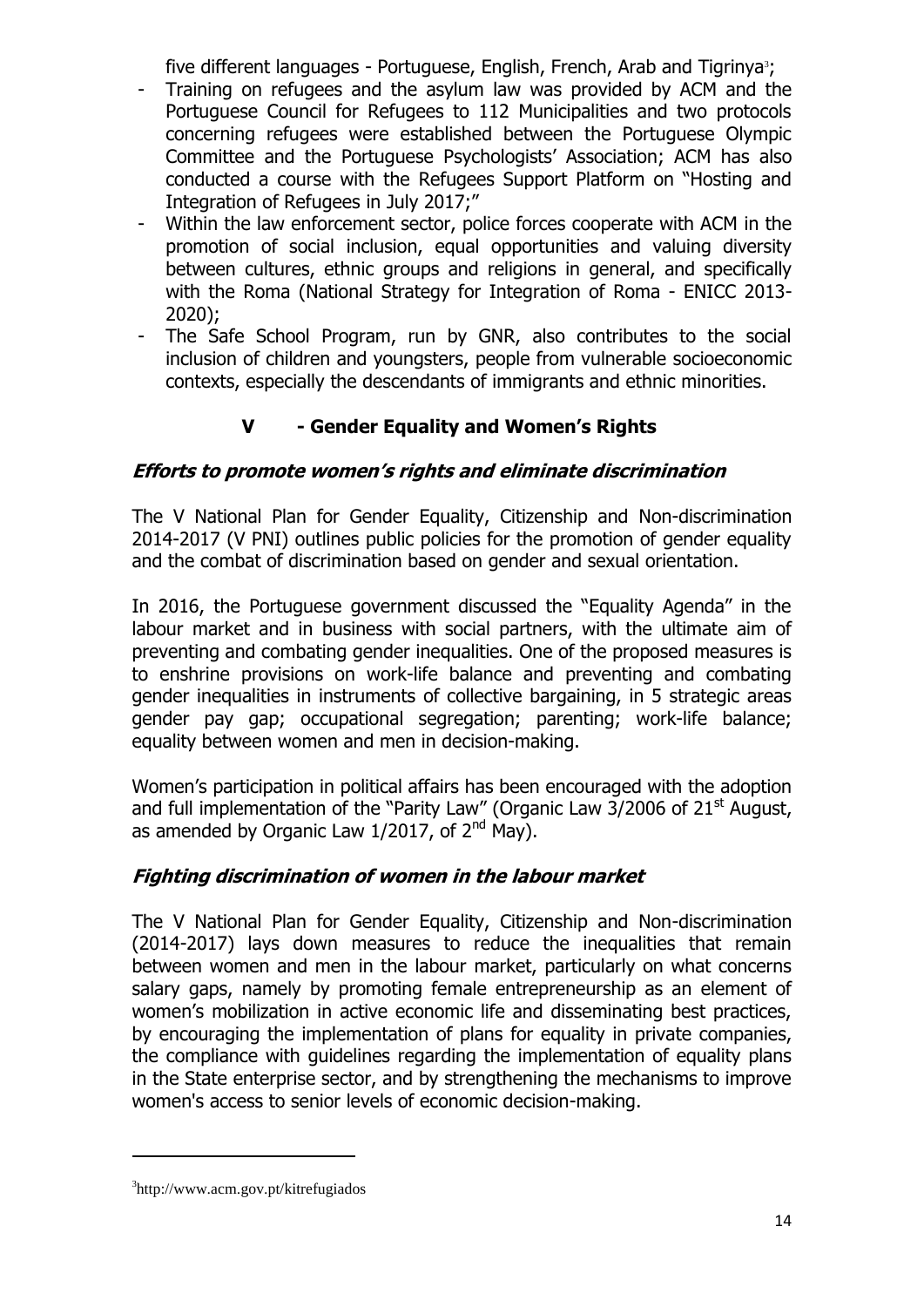Also worth mentioning, are:

- Resolution of the Council of Ministers 13/2013, of  $8<sup>th</sup>$  March, defining a set of measures to ensure and promote equal opportunities and outcomes between women and men in the labour market, in particular the elimination of the pay gap, reconciliation between work and personal/family life, encouraging the further development of corporate social responsibility and the elimination of occupational segregation;
- Resolution of the Council of Ministers 18/2014, of  $7<sup>th</sup>$  March, providing for a set of specific measures to combat gender pay gap;
- Resolution of the Council of Ministers  $11-A/2015$ , of  $6<sup>th</sup>$  March, which promotes a more balanced representation of women and men in decisionmaking bodies of the publicly listed companies and establishes mechanisms to promote equal pay;
- Decree-Law 84/2015, of 20<sup>th</sup> March, on the Promotion of Gender Equality in the Labour Market, which aims to achieve a better gender balance and combat gender segregation in the labour market and which gives financial support to employers to enter into labour contracts with unemployed jobseekers of the under-represented gender in a particular occupation, registered in the Job Centers;
- The development of two web tools by the Commission for Equality in Labour and Employment  $-$  CITE - that enable companies to analyse their personnel pay structure and understand whether the pay differences aregender-based: a) the Self-Assessment Survey on Equal Pay between Men and Women in Companies, built to evaluate organisational practices related to the valuation of the work and the payment of salary and other benefits; b) the Gender Pay Gap Calculator (Calculator DSG), a software tool that allows companies to conduct a self-assessment exercise on equal pay between, men and women;
- The National Survey on Time use by Men and Women launched in October 2014 with the aim of updating the diagnosis and characterization of time used by men and women in Portugal, regarding paid and unpaid care work in particular;
- The creation of IGEN Forum of Companies for Gender Equality, a working partnership with private sector organisations that brings together companies in the commitment to promote measures for gender equality and fight against all forms of gender based discrimination in the workplace.

## **VI - Combating violence against women**

The V National Plan to Prevent and Combat Domestic and Gender-based Violence 2014-2017 (V PNPCVDG) together with the national support networkfor domestic violence victims (RNAVVD) are the core references in preventing and combating violence against women (VaW). A new national plan of action to prevent and combat violence against women and domestic violence for the triennium 2018-2021 (PNAVMVD) is being prepared as part of the National Strategy for Equality and Non-Discrimination 2018-2030 ("Portugal  $+$ Igual").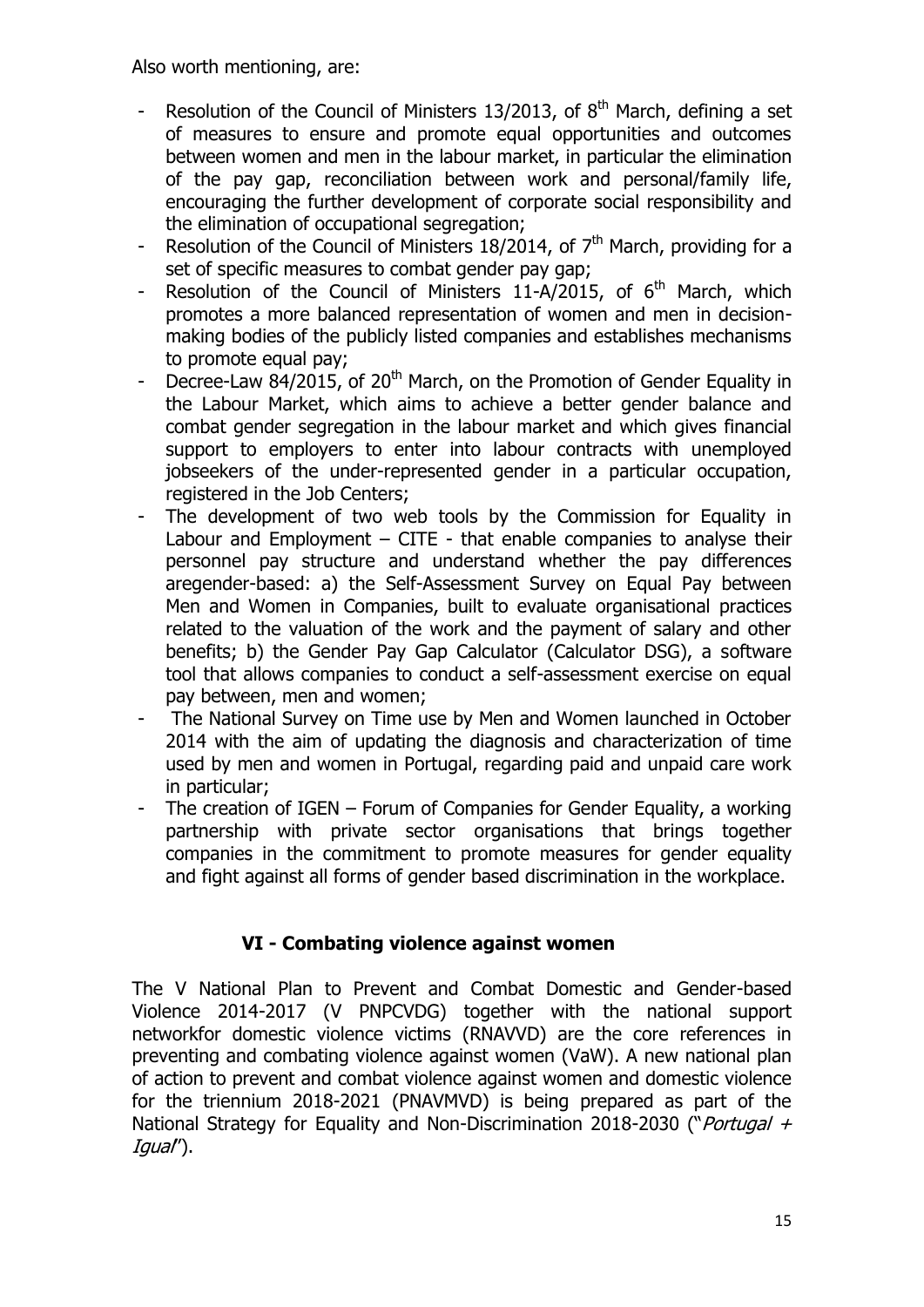Awareness raising and reducing tolerance on the phenomenon of domestic violence remains a priority area under the V PNPCVDG, which identifies "Prevention, Awareness-raising and Education" as a specific Strategic Area.

The V PNPCVDG contributes to the elimination of gender-based violence and gender stereotypes by reinforcing the system for the protection of victims, as well as by promoting the adoption of strategic measures concerning prevention, risk factors, qualification of professionals, network intervention, in a proximity/ outreach logic which seeks to involve further the municipalities, social partners and civil society organizations.

## **Data collection**

Collection of specific data on domestic violence takes place under Law 129/2015 of  $3<sup>rd</sup>$  September, which determined the creation of a Domestic Violence Database under the responsibility of the Secretariat General of the Ministry of Home Affairs (article 37-A).

Each year, the Ministry of Home Affairs produces a report on Domestic Violence reported to the police, with data disaggregated by sex. A standard notification and a risk assessment tool are applied all over the country since November 2014, which allows for the gathering of more accurate and detailed statistics on domestic violence recorded by the Police. The data is available online on the website of the Ministry of Home Affairs. In addition, national criminal justice statistics on domestic violence are collected by the Ministry of Justice and are also available online. Data are sex-disaggregated for the victim and the perpetrator, the age of the victim and perpetrator is specified as well as their relationship and other relevant variables (such as place and hour of crime, if there were children presented, if the perpetrator used any kind of weapon).

#### **Complaint mechanisms**

Effective access to complaint mechanisms is underlined in Law 112/2009, of 16<sup>th</sup> September, on the legal regime for the prevention of domestic violence and protection and assistance of its victims. The law establishes the national support network for victims of domestic violence (RNAVVD), integrated by CIG, the Social Security Institute, shelters (long or short term), victim's support services, other public administration bodies and a national telephone helpline. Recently, Law 121/2015, of 1<sup>st</sup> September, has amended Law 104/2009, of 14<sup>th</sup> September further reinforcing the right of victims of domestic violence to have effective access to complaint and compensation mechanisms by defining domestic violence as a violent crime and allowing for the advanced payment of the totally of the compensation amount when the victim of domestic violence is in a situation of financial deprivation.

Victims' rights have also been fortified, with the adoption of the Victim's Statute (Law 130/2015 of  $4<sup>th</sup>$  September) and the elimination of legal costs for victims of domestic violence (Decree-Law 34/2008, on the regulation of judicial procedure costs, amended by Law 7-A/2016, of  $30<sup>th</sup>$  March, article 207). Article 67-A of the CCP enshrines a broader concept of "victim" which includes not only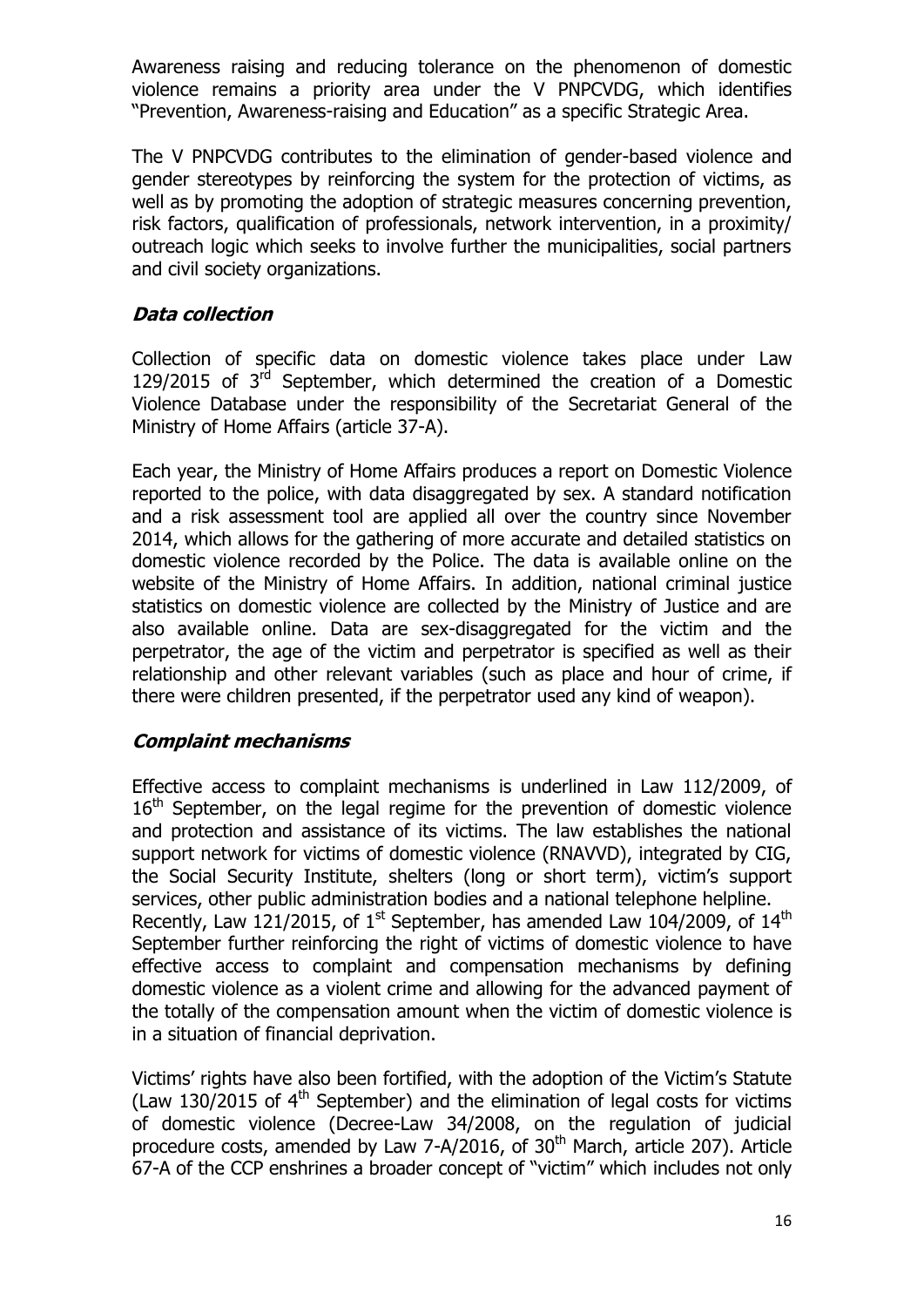the person directly affected by the crime but also family members who suffered harm as a result of that crime, in particular, in case of death.

Law 24/2017, of  $24<sup>th</sup>$  May, promotes the urgent regulation of parental responsibilities in situations of domestic violence and other forms of violence in a family context, amending the Civil Code, the General Regime of the Civil Guardianship Procedure, the Law 112/2009, of  $16<sup>th</sup>$  September and the Code of Criminal Procedure.

Access to complaint mechanisms for reporting cases is encouraged in various ways: the fact that domestic violence is a public crime, the variety of public entities competent for accepting report (police, public prosecution services, other entities such as the Ombudsman who must forward the compliant to the prosecution services), the fact that it can be made in person or online.

#### **Access to protection**

Under the V National Plan for the Prevention and Fight against Domestic and Gender Violence, 2014-2017, the social security services provide support and protection for victims of domestic violence through the following social responses: residential accommodation; social service; social support and legal support.

CIG also provides legal information and psychosocial support in situations of discrimination and gender violence, receives complaints related to the discrimination and gender based violence and presents opinions and recommendations on those complaints to the competent authorities.

Portugal has 39 shelters with 650 beds for women and children experiencing domestic violence. There are 130 vacancies for emergency situations. The national network on supporting victims of domestic violence includes shelters, emergency vacancies and some responses from Central Administration. This network is coordinated by the CIG and the Social Security Services. In January 2017, the implementation of a pilot project for support of victims of sexual violence began with the opening of the first Crisis Center in the area of Lisbon.

Subsequently to a formal complaint, the victims of domestic violence acquire both status of special vulnerable victim and domestic violence victim, and are entitled to support mechanisms.

With regards to health services within the National Health Service, a major step forward in the area of prevention of abuse in the family environment was taken with the publication of Order 6378/2013 of  $16<sup>th</sup>$  May, on the establishment of an integrated intervention model of interpersonal violence throughout the lifecycle, entitled Health Action on Gender, Violence and life Cycle and the creation of teams for Adult Violence Prevention which amplify the intervention of the existing Health Action Nuclei for Children and Youth at Risk. Order 5655/2017 of 28<sup>th</sup> June reinforced the mechanisms of intervention in the field of health, promoting the strengthening and greater integration of the two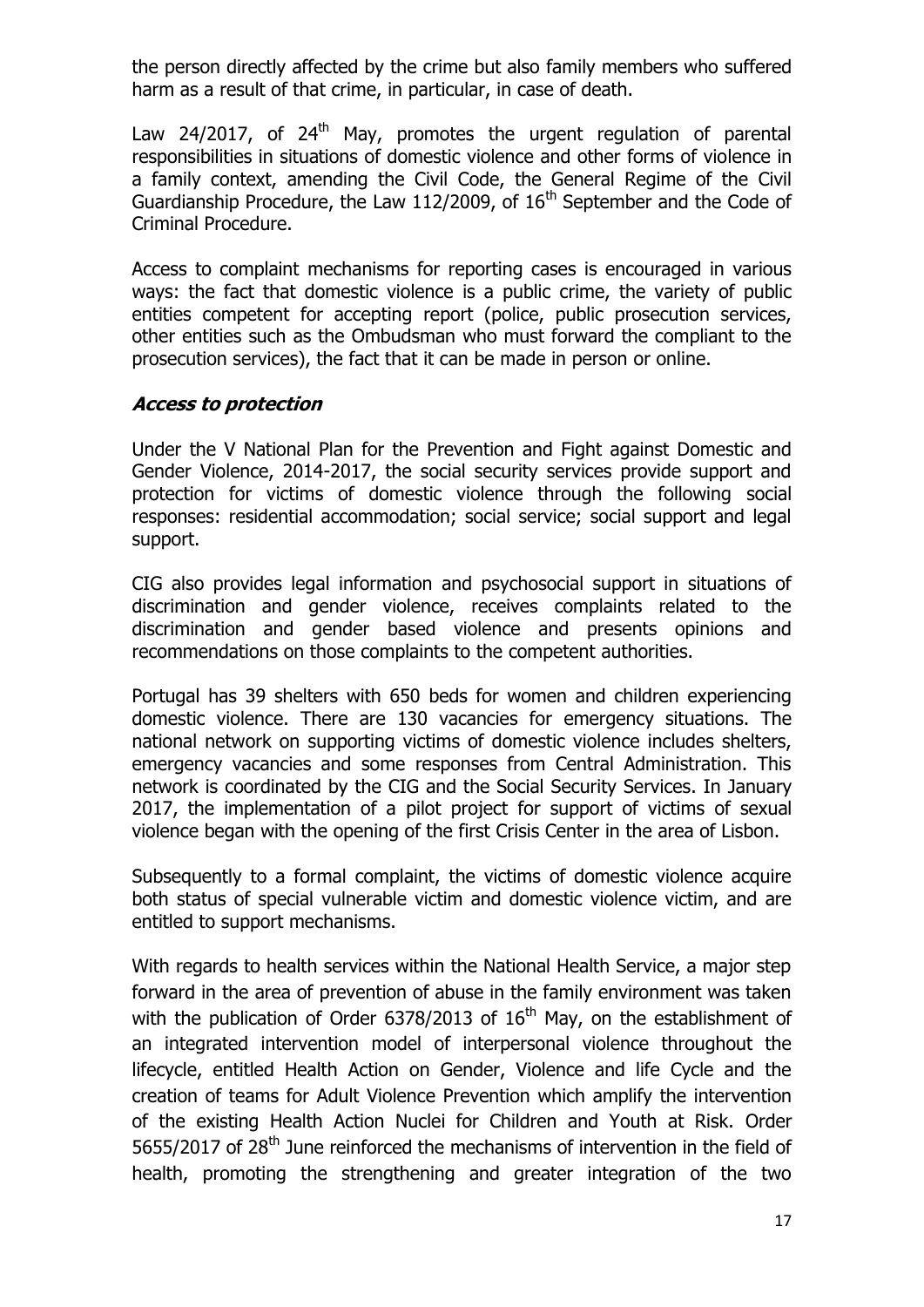previously defined actions (Health Action on Gender, Violence and life Cycle and Health Action Nuclei for Children and Youth at Risk) and clarifying some functioning issues of the interdisciplinary teams that comprise both actions.

Moreover, victims of domestic violence do not pay the usual NHS fees when seeking the NHS for the provision of urgent care.

Finally, regarding prevention and protection, Public Security Police (Policia de Segurança Pública - PSP) has implemented a new risk assessment form.

## **Investigation and prosecution of perpetrators**

Law 72/2015 of 20<sup>th</sup> July and Law 96/2017 of 23<sup>rd</sup> August, which set out the main objectives and priorities regarding criminal investigation, electing specific types of crimes to be primarily prevented and investigated by the authorities for the biennium 2015-2017and 2017-2019, respectively, consider domestic violence as a crime of priority prevention and investigation.

Investigation and prosecution of victims of domestic violence has been increasing, as well as the number of persons convicted for this crime in first instance criminal courts: 1275 in 2014, 1432 in 2015, and 1528 in 2016.

## **Domestic violence and impact of the economic difficulties on families**

The economic rights of domestic violence victims are given special consideration under Law 112/2009 of  $16<sup>th</sup>$  September which includes measures aimed at ensuring their financial subsistence and autonomy.

Victims who are in a situation of economic deprivation can access the Social Integration Income (RSI). The RSI processed for victims of domestic violence is subject to priority analysis by the social security services.

Awareness raising on the impact of domestic violence in business is also a concern: a Best Practices Guide for Business on the Prevention and Combat of Domestic Gender Violence has been compiled by the Ministry of Economy and CIG and launched in 2016; several workshops and conferences on prevention and combat to domestic violence and its costs in the private sector targeted at companies, business associations, trade unions and other private sector actors have been held by the Ministry of Economy.

## **VII -Children**

## **Efforts to address child poverty**

In Portugal there is no record of children living alone in the street. Portuguese authorities are nevertheless aware of the impact of the financial crisis on child poverty. In the aftermath of the financial crisis, and with a view to mitigate its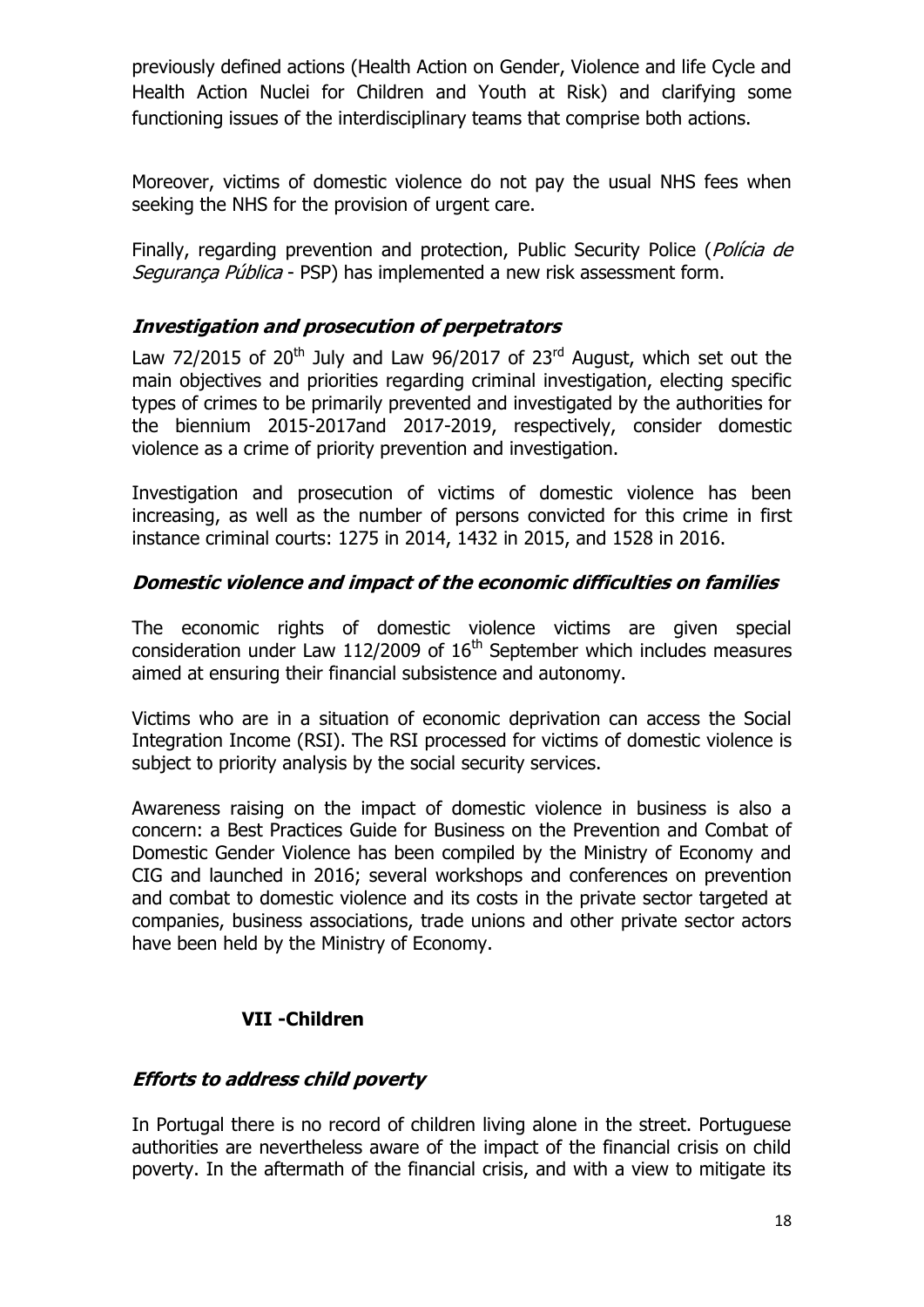effects, a package of measures was put in place with the aim of improving the situation of vulnerable households with dependent children:

- The restoration of levels of protection to families in poverty, that resulted in an increase in the percentage of the RSI that improved from 50% for each individual to 70% of the RSI value and for each individual less than 30% to 50% of the reference value - Decree-Law 2/2016, of  $6<sup>th</sup>$  January. This diploma also updated the value of the RSI from  $\epsilon$  178.15 to  $\epsilon$  180.99 (from 42.495% to 43.173% of the value of the Social Support Indexer);
- Reinstatement of reference amount of the minimum income scheme (RSI) and of its equivalence scale, having as a result an increased percentage of the amount to be allocated to each adult from 50% to 70% of the RSI reference value, and to each minor from 30% to 50%;
- Update of Child Benefit amounts for the first three households' income levels (3.5% for bracket 1; 2.5% for bracket 2; and 2% for bracket 3) and an increase of the mark-up from 20% to 35% of Child Benefit for single parent families;
- Rollover of 10% growth to the unemployment benefit for unemployed parents;

The government is also committed to deliver a strategy to fight child and youth poverty in the coming years, by reassessing the national framework of social benefits. New welfare measures were foreseen in the 2017 Budget.

#### **Best protection of children's rights**

During the period under consideration, the national system of promotion and protection of children was reinforced, with the amendment of the Law on promotion and protection of children and youth at risk (Law  $142/2015$  of  $8<sup>th</sup>$ September)<sup>1</sup> and the restructuration of the National Commission for the Protection of Children and Young People at Risk into a new body, the National Commission for the Promotion of the Rights and Protection of Children and Youngsters (NCPRPCY), working under the aegis of the Ministry of Labour, Solidarity and Social Security (created by Decree-Law 159/2015, of  $10<sup>th</sup>$  August and reviewed and reinforced by Decree-Law  $n^{\circ}$  139/2017, of 10<sup>th</sup> November).

Several national laws regarding children's rights have been revised , including in the areas of adoption, protection of children and young people, educational guardianship and exercise of parental responsibilities, in line with the child friendly justice guidelines and recommendations presented by the Committee on the Rights of the Child to Portugal in 2014:

- Law 91/2015 of  $12<sup>th</sup>$  August regarding the first amendment to Law  $7/2007$  of  $5<sup>th</sup>$  February that creates the citizen's card and governs its issuance and use, regulates the right to identification of adopted children in Article 16, stating that the adopted child has the right to new civil identification, tax and health numbers in order to guarantee the identity secret provided for in article 1985 of the Civil Code;
- Law 122/2015 of  $1<sup>st</sup>$  September, on the maintenance regime for children who are older or emancipated, allows children over 18 years of age who still depend financially on their parents to maintain access to their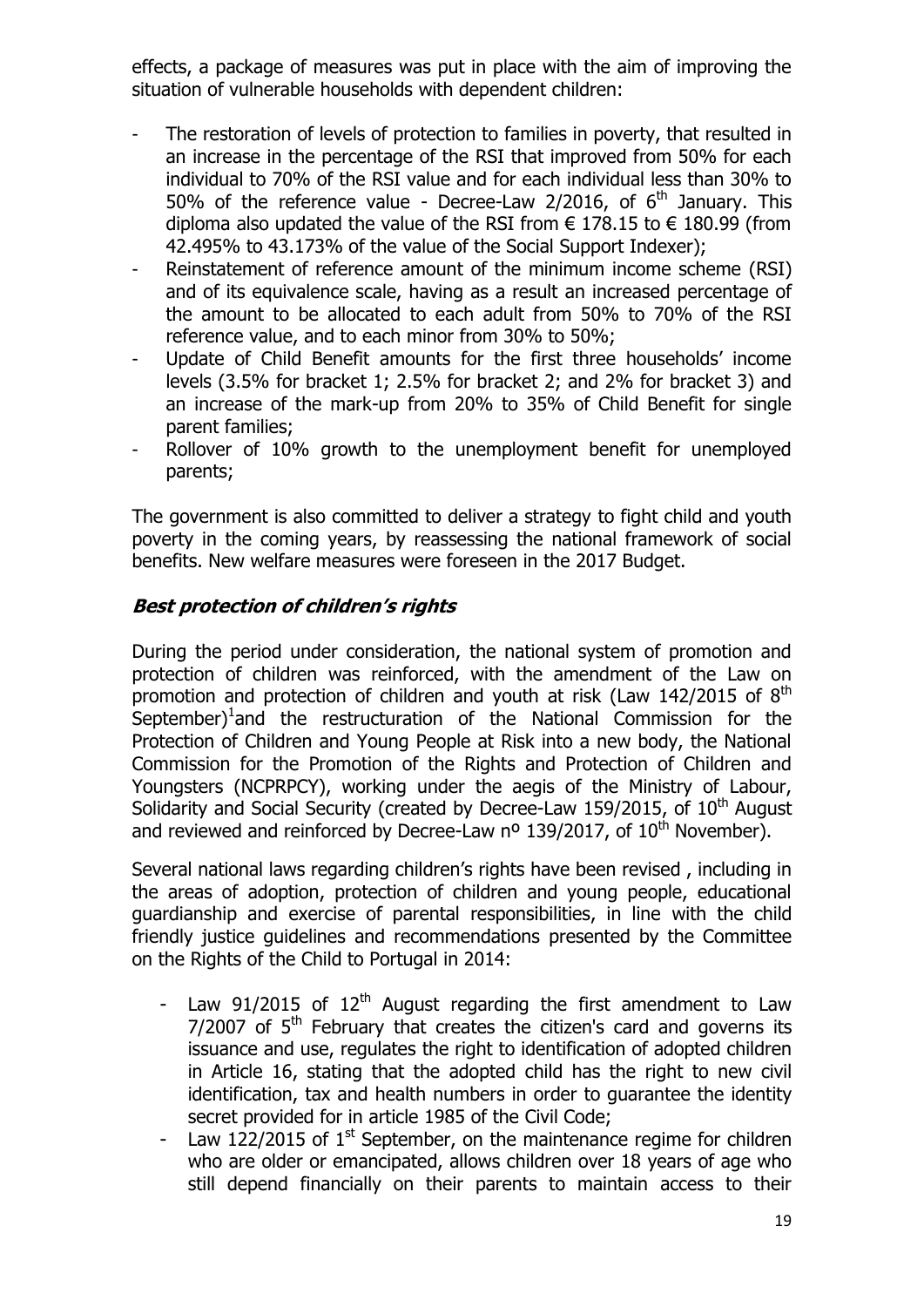maintenance allowance from the parent with whom they do not cohabit upon request (also article 1880 civil code);

- Law 141/2015 of  $8<sup>th</sup>$  September on general civil suits procedure (divorce and parental responsibilities) has introduced a number of child-friendly and equity justice measures;
- Law  $4/2015$  of  $15<sup>th</sup>$  January, which amends the Educational Guardianship Law (Law 166/99, of  $14^{\text{th}}$  September);
- Law 142/2015 of  $8<sup>th</sup>$  September, which amends Law 147/99 on the Protection of Children and Young People in Danger;
- Law 143/2015 of  $8<sup>th</sup>$  September, which establishes the new legal regime of the adoption process;
- Decree-Law  $159/2015$  of  $10^{th}$  August creates the new National Commission for the promotion and protection of children and youth rights by replacing the National Commission for the Protection of Children and Young People, instituted in 1998 and reinforcing its protection framework;
- Resolution  $107/2015$  of  $8<sup>th</sup>$  August recommending measures to the Government to strengthen the support for children and their families, in accordance with article 166, § 5, of the Constitution.

Further to this, the following legislative initiatives are also worth mentioning:

- Law 103/2015, of  $24<sup>th</sup>$  August, which creates the criminal identification register of convictions against sexual self-determination and sexual freedom of children;
- Law 24/2017, of  $24<sup>th</sup>$  May, which promotes the urgent regulation of parental responsibilities in situations of domestic violence and other forms of violence in a family context, amending the Civil Code, the General Regime of the Civil Guardianship Procedure, the Law 112/2009, of 16<sup>th</sup> September, and the Code of Criminal Procedure.

A new National Strategy for the Rights of the Child for the period until 2020 was prepared, with the aim to step up the implementation of the principles and provisions of the UN Convention on the Rights of the Child, and is awaiting governmental approval.

## **Primary and secondary education for all irrespective of legal status**

In Portugal there is a universal right to primary and secondary education for all children irrespective of their legal status. Educational policy measures defined at central level are applied in a non-discriminatory way.

Since the last UPR, a new compulsory education law on the implementation of free universal pre-school education for 4-year-olds and the mechanisms for measuring the possibility of extending universality to 3-year-old children came into force in the school year of 2016/2017 (Law 65/2015, of  $3<sup>rd</sup>$  July).

In the context of the European Agenda for Migration an intersectional working group was created with a view to assess capacities and prepare a plan of action and response for the resettlement, relocation and integration of refugee citizens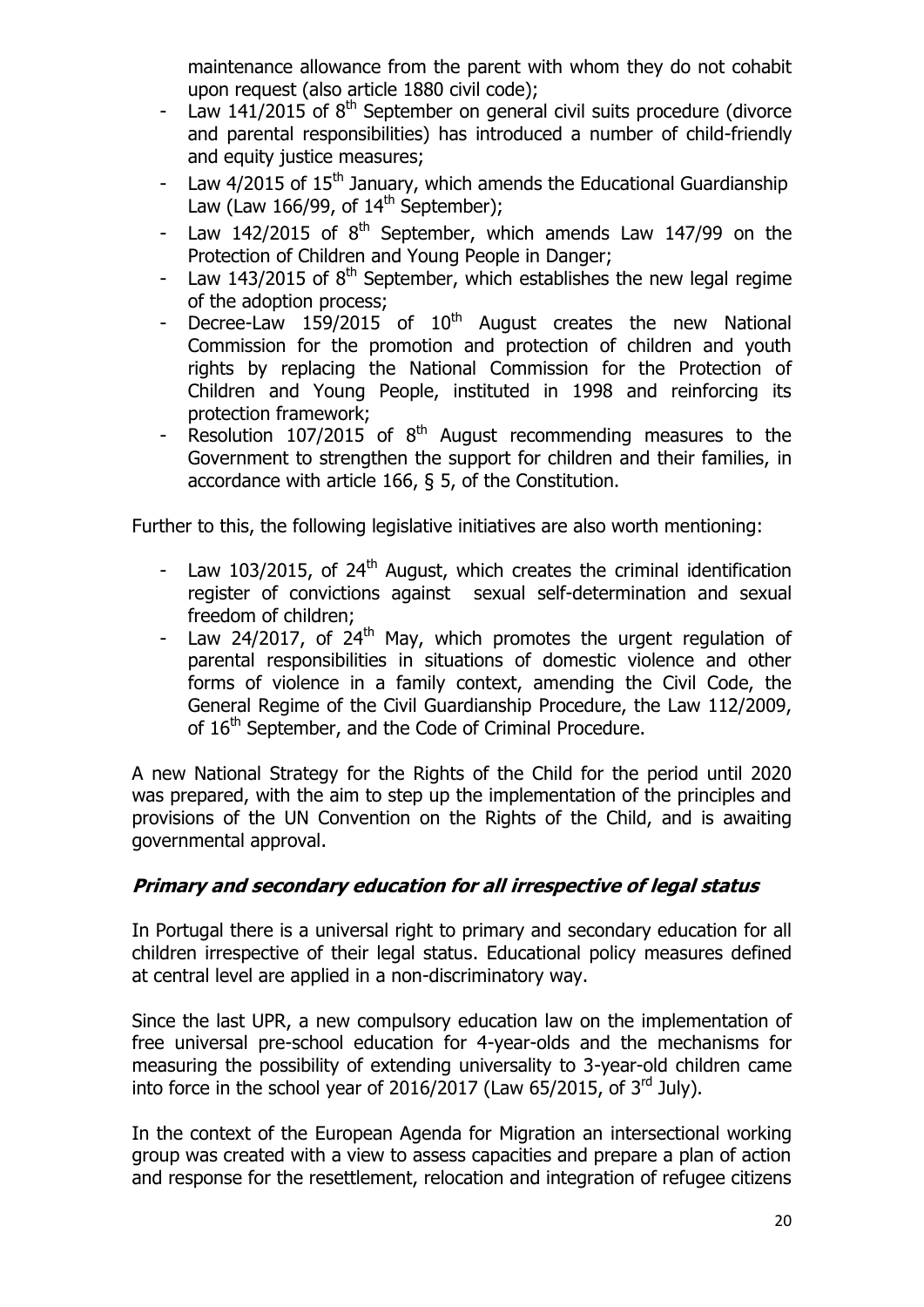in need of protection (Order 10041-A/2015, of  $3<sup>rd</sup>$  September), in collaboration with the [Refugee Support Platform](http://www.refugiados.pt/) (PAR) and the [Portuguese Council for](http://www.cpr.pt/)  [Refugees](http://www.cpr.pt/) (CPR). The Ministry of Education integrates this group and is currently implementing adapted educational responses for migrant and refugee children and young people.

These measures aim to facilitate the reception and integration of migrant and refugee children and young people into Portuguese schools and include granting equivalence to foreign qualifications, reinforcement of Portuguese language learning and progressive integration into the curriculum and school social benefits.

Migrant children and youngsters benefit from school social support provided for in Order 8452-A / 2015, of  $31<sup>st</sup>$  July, Grade A, upon application.

In order to facilitate the reception and integration of these students, schools promote the creation of multidisciplinary teams, built according to available resources, in order to analyse, propose and develop adapted strategies. School psychologists also strive to cooperate with the Centres for Qualification (Centro Qualifica) to foster the integration of students who follow a vocational path (between 15 and 18 years of age).

These measures were extended to children and young people who are applicants or beneficiaries of international protection following a ministerial dispatch, of  $13<sup>th</sup>$  September 2016.

To support schools/teachers in implementing these measures, the Ministry of Education has created a website [\(http://www.dge.mec.pt/agenda-europeia](http://www.dge.mec.pt/agenda-europeia-para-migracoes)[para-migracoes\)](http://www.dge.mec.pt/agenda-europeia-para-migracoes) dedicated to the European Agenda for Migration. A Welcoming Guide - Pre-school Education, Basic Education and Secondary Education has also been drafted and published on the website, as well as a number of supporting documents and resources were also disseminated within this virtual space.

In addition, the General Inspectorate of Education and Science (IGEC) monitors early school leaving rates in public schools, in particular through the External Evaluation of Schools, providing recommendations and supplementary follow-up in cases where early school leaving has a significant expression. The IGEC's Ombudsman Service provides assistance and processes complaints regarding situations of discrimination and exclusion of young people in schools.

The protection of the rights of unaccompanied and separated children is ensured primarily by the National Commission for the Promotion of the Rights and Protection of Children and Young People (NCPRPCYP). Other authorities, such as the Immigration and Borders Service or ACM are also at the frontline of this protection in cooperation with the Portuguese Council for Refugees. Under the Protocol of cooperation on international protection of applicants and beneficiaries celebrated between SEF and CPR, these children are admitted to the Portuguese Center for Refugees until they reach the age of majority.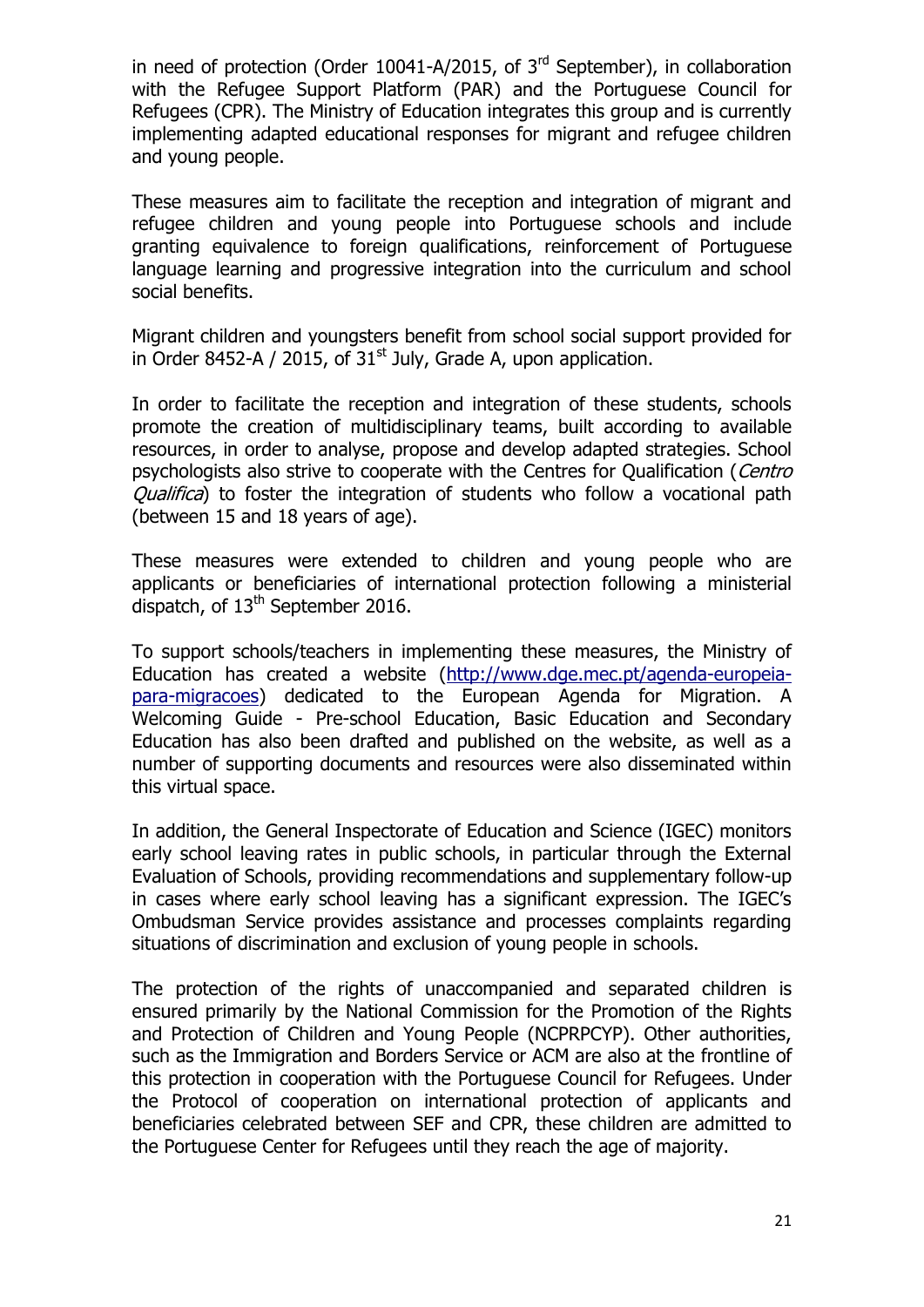#### **National Commission for the Protection of Children and Young people at Risk**

The national system of promotion and protection of children was revised in 2015 by Decree-Law 159/2015, of  $10^{th}$  August<sup>4</sup>, and the National Commission for the Protection of Children and Young People at Risk, which had existed for 15 years, was restructured into a new body, the National Commission for the Promotion of the Rights and Protection of Children and Youngsters (NCPRPCY), working under the aegis of the Ministry of Labour, Solidarity and Social Security.

Under the new mandate, the NCPRPCY is to contribute to the planning of State intervention and to the coordination, monitoring and evaluation of the action of public agencies and the community in promoting the rights and protecting children and youngsters.

## **VIII - Families/Older Persons**

#### **Community awareness on domestic violence and needs of older persons and children**

Under the V National Plan against domestic violence security forces organize awareness raising and counselling programs for the older persons as potential victims of crime, namely on preventing fraud and other types of crimes, with a special focus on groups of women that are particularly vulnerable, such as those living in rural areas.

A study on "Aging and Violence" funded by the Portuguese Foundation for Science, Research and Technology was also carried out in partnership with the Institute of Social Security, the Institute of Legal Medicine, the Portuguese Victim Support Association (APAV) and the Center for the Study of Sociology of Nova University (CESNOVA) with the aim to identify and characterize situations of violence faced by older persons (aged 60 and over) within the family context (http://repositorio.insa.pt/bitstream/10400.18/1955/3/Envelhecimento%20e%2 0Viol%C3%AAncia%202011-2014%20.pdf)

In recent years, interventions with older persons and/or the dependent populations have encouraged autonomy and deinstitutionalization, namely through the creation of Night Centers and the extension and qualification of Home Support Services, allowing for the maintenance of the elderly in their residence and an autonomous day-to-day life while guaranteeing and supporting their safety during the night. In addition, the implementation of the National Network of Continued Integrated Care (RNCCI), created in 2006 (Decree-Law 101/2006, of  $6<sup>th</sup>$  June amended by Decree-Law 136/2015, of 28<sup>th</sup> July), was initiated.

**.** 

<sup>&</sup>lt;sup>4</sup>[http://www.pgdlisboa.pt/leis/lei\\_mostra\\_articulado.php?nid=2429&tabela=leis&so\\_miolo=](http://www.pgdlisboa.pt/leis/lei_mostra_articulado.php?nid=2429&tabela=leis&so_miolo)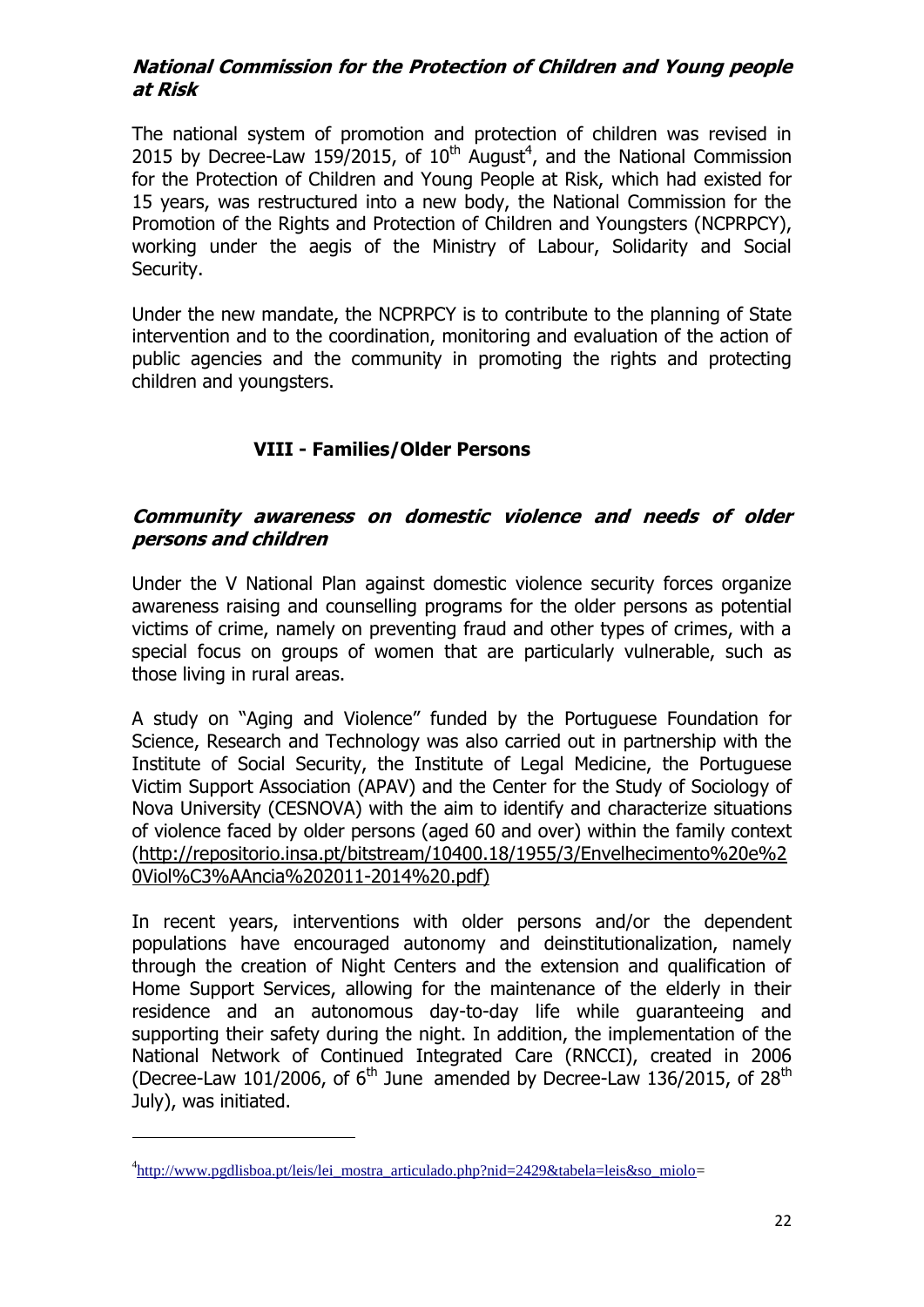The network of social services and facilities for the elderly (Day Centers, Residential Structures for Older People and Domiciliary Support Services) rose from a 12.1% coverage rate in 2010, to 12.7% in 2014 and 12.9% in 2015 (source: Social Charter, mainland level, figure for 2015 is not yet published and still provisional).

Procedures for articulating social security services and health services were intensified in order to promote the safety of older persons and of persons with disabilities and respond to their social reality, especially subsequent to hospital stays. In September 2015, a "Handbook for the Articulation of Health and Social Security in the Planning of Hospital Discharges"(available at:

[http://www.acss.min-saude.pt/Informação/Circulares/tabid/100/language/pt-](http://www.acss.min-saude.pt/Informa%C3%A7%C3%A3o/Circulares/tabid/100/language/pt-PT/Default.aspx?PageContentID=100)[PT/Default.aspx?PageContentID=100\)](http://www.acss.min-saude.pt/Informa%C3%A7%C3%A3o/Circulares/tabid/100/language/pt-PT/Default.aspx?PageContentID=100) was published and disseminated.

Continuous investment and qualification of existing childcare services is also envisaged as a priority: the coverage rate for early childhood (0-3 years) went from 20.3% in 2000 to 49.2% in 2014 and 51.1% in 2015 (source: Social Charter; mainland level; figure for 2015 is not yet published and still provisional); family allowances for children in single parent families, family benefits and child benefits have been increased and parental rights have been reinforced by allowing the initial parental leave, between 120 and 150 days, to be enjoyed simultaneously by the two parents. In addition, the father's initial parental allowance was extended from 10 to 15 days, this amendment entering into force with the next State Budget.

#### **Measures to assist families in the context to the economic and financial crisis**

In the aftermath of the economic and financial crisis, a number of measures have also been adopted with a view to improving the living conditions of the population, especially of disadvantaged families, to ensure adequate and sustainable social protection and at the same time, to foster an inclusive labour market in order to tackle long-term and very long term and youth unemployment, as well as in-work poverty.

In 2016, Portugal has carried out several measures to reinforce disposable household income, especially of those who are most vulnerable and at risk of poverty and exclusion like the low-wage workers, the elderly living on low pensions and children:

- Increase of minimum wage from €505 in October 2014 to €530 in January 2016 and €580 in 2018;
- Unfreezing of pensions indexation from the beginning of 2016, updating lower pensions amounts taking into account Consumers Price Index (the automatic indexation mechanism), with immediate impact on mediumlow pensions (below EUR 629 a month);
- Reinstatement of reference amount of the social supplement for the elderly (it had been reduced from EUR 5,022 per year to EUR 4,909 in 2013) and subsequent raise to 5059;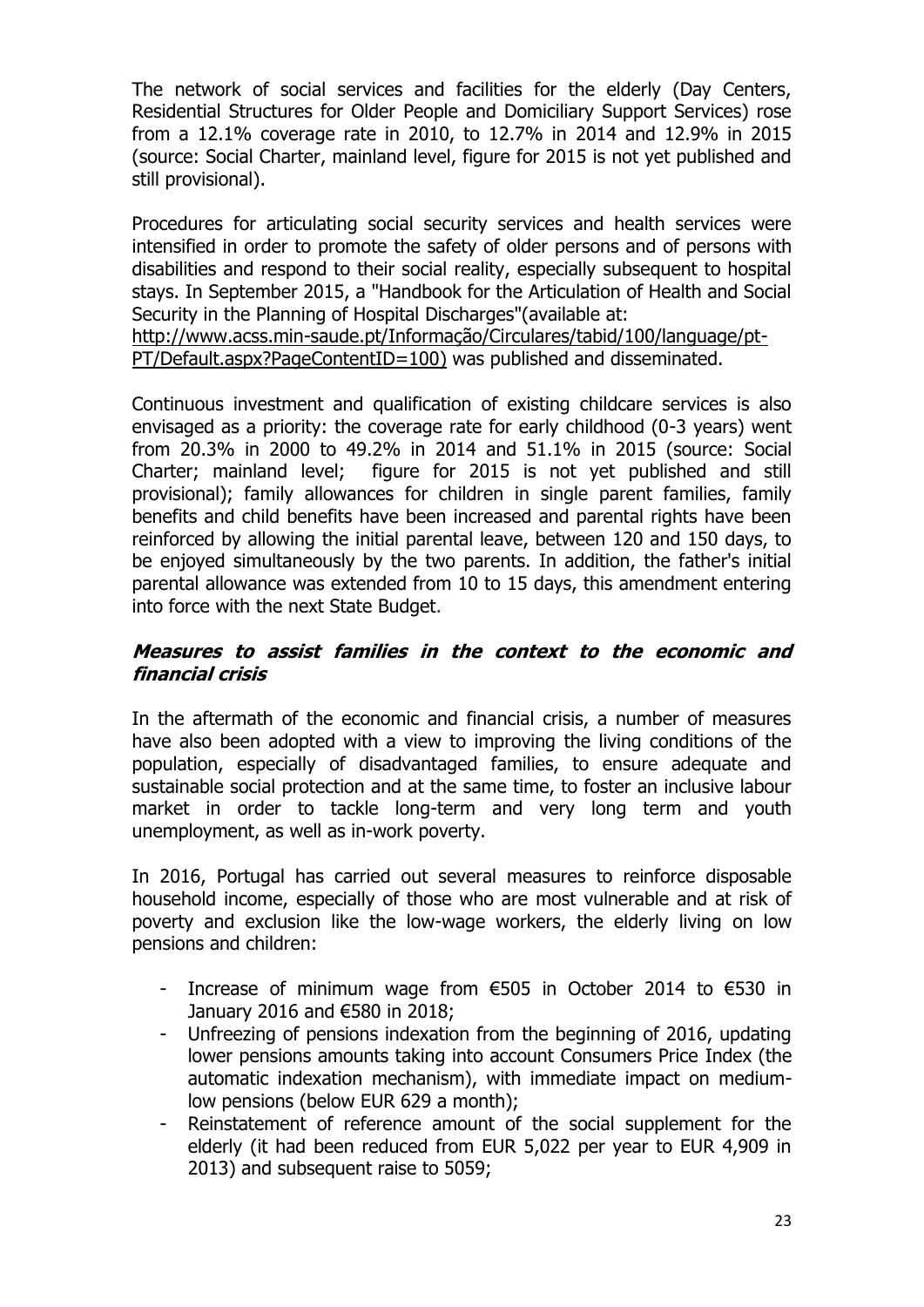- Update of Child Benefit amounts and of the supplement to child benefit for children with disabilities;
- Rollover of the 10% increase of unemployment benefit for unemployed parents;
- Creation of a temporary benefit to reinforce the protection of long-term unemployed who are no longer receiving the social unemployment benefit, subject to certain conditions;
- Revision of the legal framework of social responses such as the Day Care Centers and Home Support Service with a view to better support families;
- Progressive reinstatement of previous, higher, Social Integration Income levels – RSI (*Rendimento Social de Inserção*) – from the first quarter of 2016 on, with a view to restore the levels of protection to the families in poverty;
- Revision of the equivalence scale applied to the Social Integration Income levels (Decree-Law  $1/2016$  of  $6<sup>th</sup>$  January) raising the percentage of the amount given to each adult, from 50% to 70% of the benefit's reference value and from 30% to 50% in the case of children. Additionally, this value was also updated from 42,495% to 43,173% of the Social Support Index (*Indexante dos Apoios Sociais* – IAS -  $\in$  419,22 in 2016), that was reduced in previous years (2014 and 2015);
- Introduction of a new design for the social tariff in the access to energy supply under the State Budget for 2016 with a view to creating a unique and automatic model and enlarging the effective number of beneficiaries;
- Introduction of a new social tariff discount for the natural gas under Ministerial Order 5138-B/2016, starting from the 1st of July 2016 and corresponding to 31,2%;
- Fixation of a new social tariff of electricity supply for economically vulnerable final clients, applicable from the 1st of July on, and corresponding to 33.8% over the invoice (Ministerial Order 5138-A/201).

Measures were also undertaken in order to guarantee and reinforce the rights of older persons:

- A rise in pensions by reviewing, on  $1<sup>st</sup>$  January 2016, the rules updating the pension value of the general social security scheme and the convergent social protection scheme;
- The update of the annual reference value of the Solidarity Supplement for the Elderly, from EUR 4,909 to EUR 5,022;
- The progressive reinstatement of the reference value of the Social Integration Income (RSI), replacing 25% of the cut operated in 2012 to 43,173% of the IAS, i.e., EUR 180.99, and changing the scale of equivalent to the percentage of the amount of IHR to be allocated by each major individual (excluding the benefit holder), from 50% to 70%, and for each individual, from 30% to 50% of the IHR reference value.

## **IX - Trafficking in persons**

#### **Measures to combat trafficking in human beings**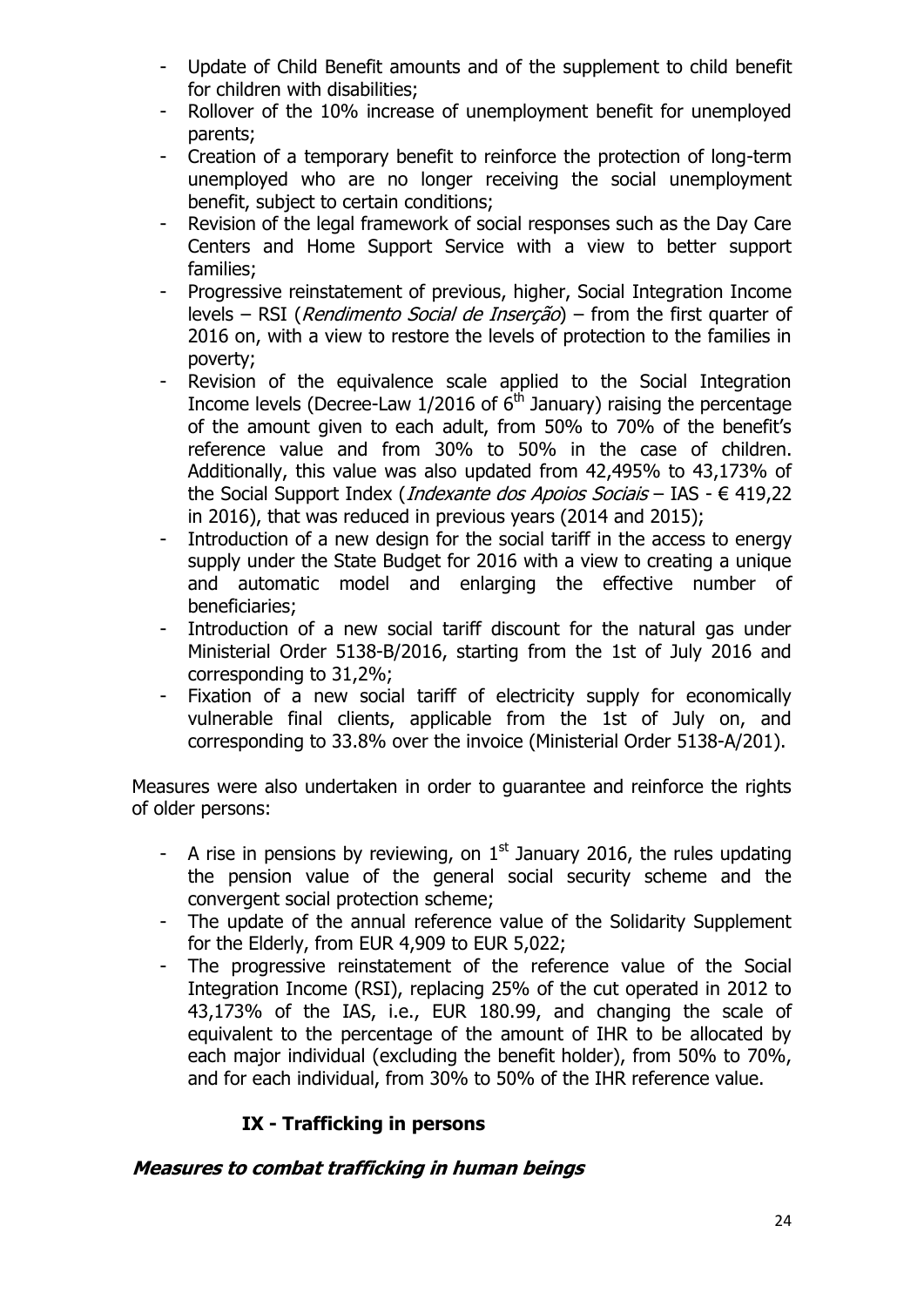The 3<sup>rd</sup> National Plan to Prevent and Combat Trafficking in Human Beings -2014-2017 (III PNPCTSH), coordinated and monitored by CIG, brings together a set of 53 measures focused on 5 main strategic areas: prevention, awareness-raising, knowledge and investigation; education, training and qualification; protection, intervention and capacity building; criminal investigation; cooperation.

The Plan's coordination is supported by a Working Group, involving competent ministries, and for the  $1<sup>st</sup>$  time, by three NGO's elected from the Network for Assistance and Protection to THB victims (RAPVT) – created in 2013.

The  $1<sup>st</sup>$  RAPVT's activity plan was implemented by APF, OTSH and Saúde em Português in 2014, under CIG's coordination.

Interventions next to victims are carried out by multidisciplinary specialized regional teams, in close collaboration with qualified professionals from governmental and non-governmental institutions, namely Law Enforcement Agencies and the three THB Shelters and Protecting Centres. The aim is to facilitate the victim's emotional stabilization and social reintegration by ensuring psychological, health, social and legal support.

The intervention is cross-sectional to all stages of the national referral mechanism: flagging of presumable VoT, support to his/her formal identification and support to his/her integration in national territory or voluntary assisted return to country of origin. The Teams also provide and promote, on a regular basis, actions and meetings for raising awareness among professionals considered "first line" actors and social groups considered more vulnerable of becoming victims of trafficking. In order to facilitate an effective communication between all local partners and consolidate their intervention, the 4 Specialized Regional Teams established "Regional Networks to the Support and Protection of THB Victims" (North, Centre and Alentejo – Lisbon Specialized Team is finalizing its Regional Network), networks of cooperation and information sharing with the purpose of preventing, protecting and reintegrating victims of THB.

In addition, the Immigration and Borders Service (Serviço de Estrangeiros e Fronteiras - SEF) has created an Anti-trafficking in Human Beings Unit within the Central Directorate for the Investigation of the Portuguese Immigration and Borders Service, covering prevention (through the continuous training of the 1st line law officers) and criminal investigation. This unit works on the implementation of measures under the National Plan to Combat Trafficking in Human Beings (PNCTSH).

SEF made considerable efforts on prevention programmes associated with immigration, with a view to raise awareness towards the scourge of trafficking in human beings and implements a continuous training programme focusing on THB.

Prevention within the private sector is also a concern. Under the III Plan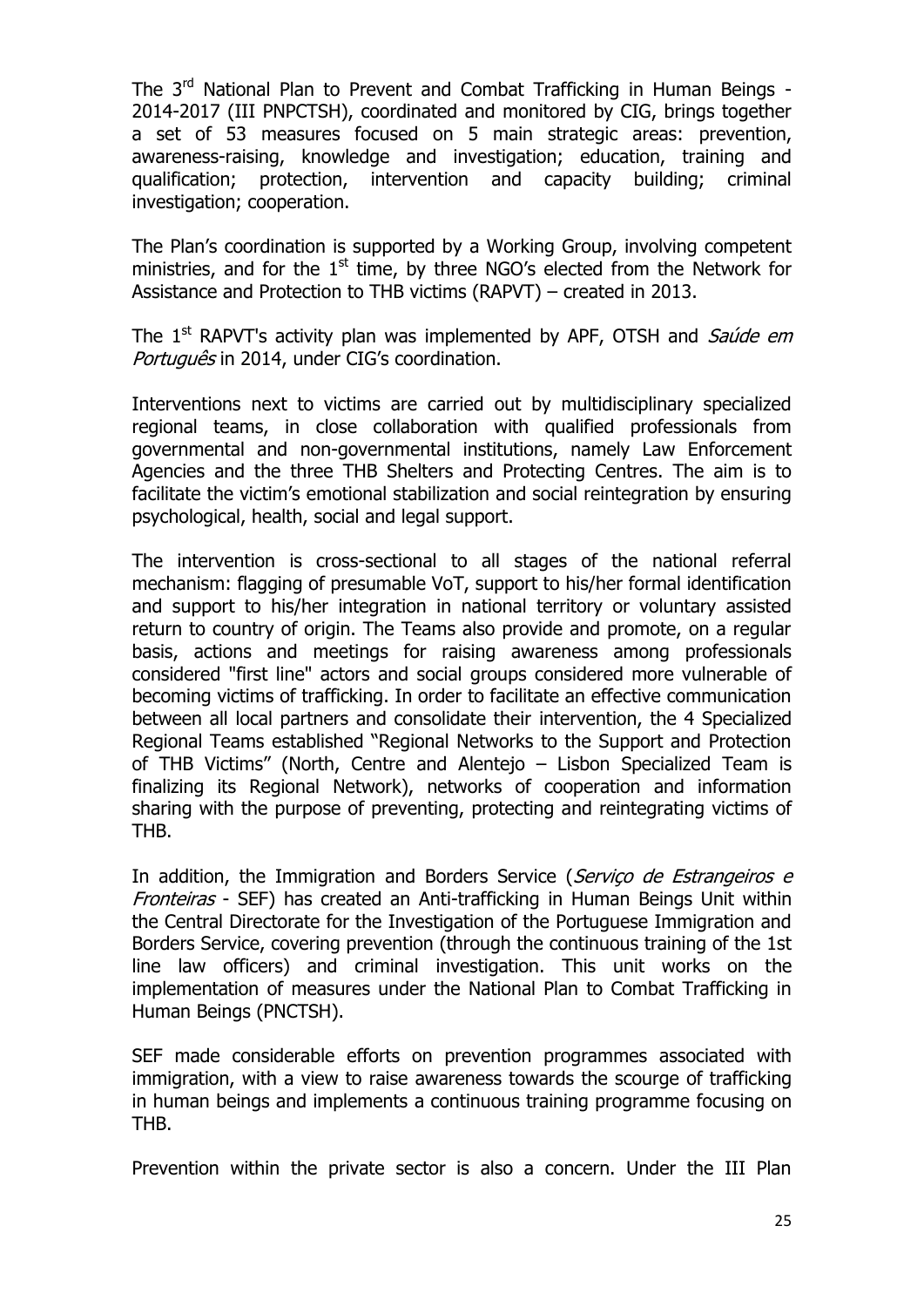against trafficking in Human Beings 2014-2017, the Ministry of Economy has sought to improve awareness and knowledge of private actors through the organizing of annual workshops promoting good practices on Corporate Social Responsibility, particularly regarding the prevention towards the combatting of THB.

### **Trafficking for labour exploitation and trafficking in children**

Article 160 of the Criminal Code (CC) foresees an aggravated penalty when the victim is a child and criminalizes trafficking in human beings for the purposes of adoption and labour exploitation.

Children's THB is addressed in Strategic Areas 2 and 3 of the 3<sup>rd</sup> National Action Plan**,** which include the adoption of measures to develop action protocols for the prevention, detection and protection for children victims of trafficking and the implementation of standardized assistance protocols for victims of violence, including trafficking in human beings – screening, diagnosis, referral and intervention – in the entire hospital and primary care network.

Under the revised National Referral Mechanism (NRM) special attention is given to children victims, who are identified as a vulnerable group under the chapter 'Flagging of THB Victims'. Guidelines for professionals on how to proceed and contacts of specialized organizations for Child Support, namely the European phone line for Missing Children (116 000) were provided. In addition, the two shelters for women also provide accommodation for children, and may accommodate children victims of THB by court appointment.

With regards to data collection/statistical reports, the OTSH trimestral (confidential) and annual reports (public) addresses Children's THB in a separated chapter giving visibility to this special vulnerable group. The OTSH has also signed a MoU with organizations that work specifically with this group, namely the Institute for Child Support (IAC).

Furthermore, a number of projects and awareness raising actions have been developed since 2014 and a Booklet and Leaflet on Forced Begging – a form of trafficking that commonly involves children (Available at: [http://www.otsh.mai.gov.pt/Recursos/Pages/default.aspx\)](http://www.otsh.mai.gov.pt/Recursos/Pages/default.aspx) has been developed by the OTSH and CIG.

Awareness raising campaigns on THB for the purposes of labour exploitation and trafficking in children have been conducted in 2013, 2014 and 2016, focusing on sexual exploitation, labour exploitation and forced begging (2013),labour exploitation linked to agriculture (2016, available at: https://www.youtube.com/watch?v=QLqtq2lzQqk) and trafficking in children. The III PNPCTSH envisages strengthening labour inspections with a preventive nature, with a particular focus on high-risk sectors such as agriculture, hotels and entertainment as well as the promotion of best practices in the area of corporate social responsibility.

SEF is implementing a package of measures to fight THB for the purpose of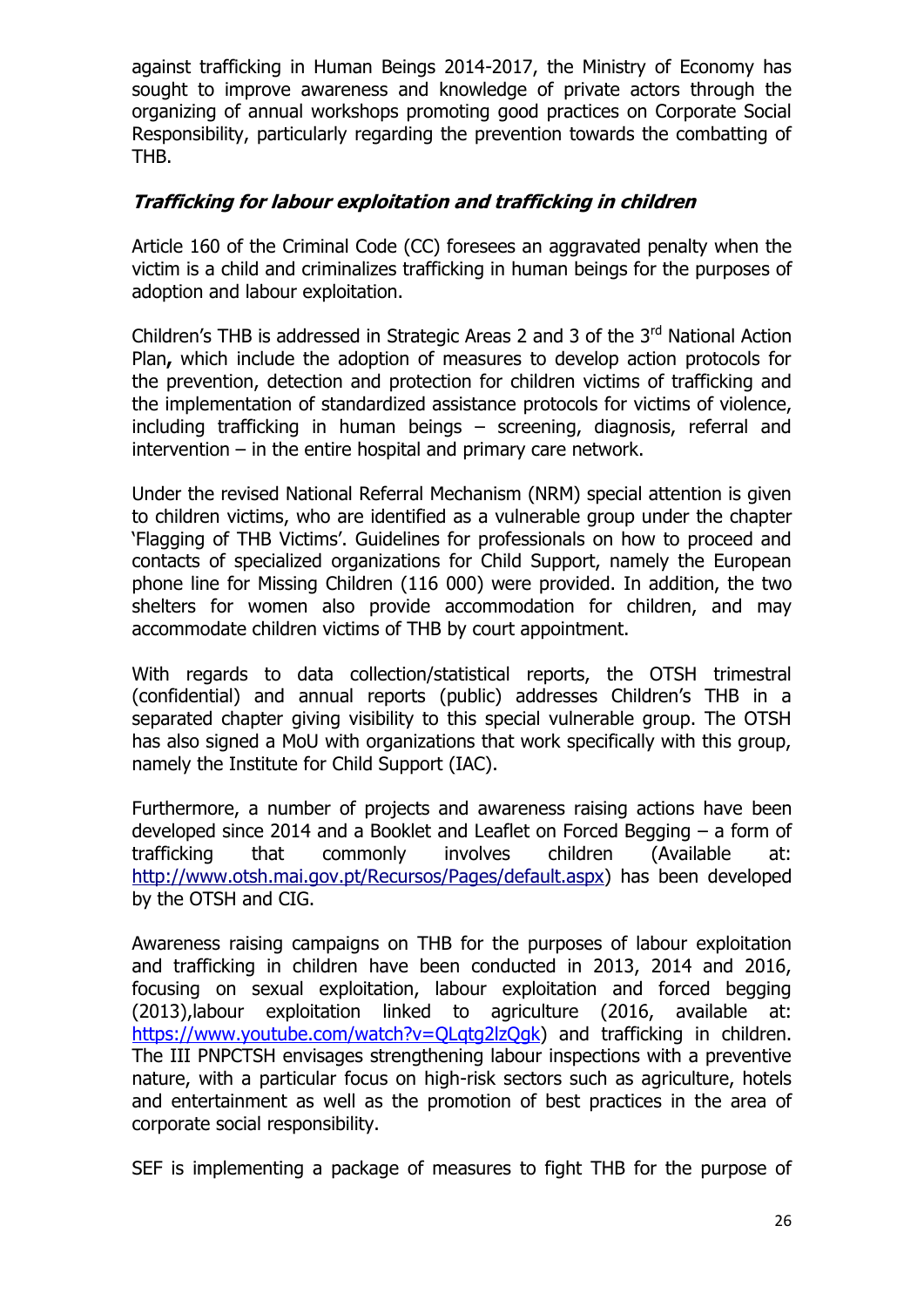labour exploitation. As an example, between May and June 2016 together with the Portuguese Authority for the Working Conditions, SEF participated in a Joint Action Day coordinated by EUROPOL, focused in the fight against labour exploitation.

## **Prosecution and assistance to victims**

In the 3<sup>rd</sup> National Action Plan for the Prevention and Combat to Trafficking in Human Beings (2014-2017), coordinated by CIG, the strengthening of victim's referral and protection mechanisms, as well as cooperation mechanisms have been given particular attention. The new Action Plan also aims to ameliorate national responses to new forms of trafficking and recruitment.

Additionally, Portuguese authorities sought to adapt to new forms of trafficking and recruitment by adopting new legislation (Law 71/2015, of 20<sup>th</sup> July, transposing Directive 2011/99/EU of the European Parliament and the Council of  $13<sup>th</sup>$  December 2011 on the European protection order; Law 72/2015, of 20<sup>th</sup> July, and Law 96/2017 of 23rd August, on the criminal policy guidelines for the biennium 2015-2017 and 2017-2019, respectively, consider THB a crime of priority prevention and investigation).

Data collection and analysis have been improved, with the inclusion of a dedicated chapter on THB in the Homeland Security Annual Report ("Relatório Anual de Segurança Interna" – RASI) produced by the OTSH and SEF. Under the 3rd National Action Plan, court decisions regarding criminal proceedings of cases of trafficking in persons are reported to the OTHB in a mandatory way. A draft proposal to amend Decree-Law 229/2008 of 27 November, which creates the OTSH, is also under consideration.

Law 130/2015, of  $4<sup>th</sup>$  September, approved the Victim's Statute. Victims of violent crimes or especially violent crimes (which includes trafficking in human beings) are considered "especially vulnerable victims".

Further to this, article 67-A of the CCP enshrines a broader concept of "victim" which includes not only the person directly affected by the crime but also family members who suffered harm as a result of that crime, in particular, in case of death.

Further, an amendment to the Regulation on Procedural Costs introduced by Law 42/2016 of 28<sup>th</sup> December has exempted victims of slavery and of trafficking in human beings of court fees during the criminal proceedings.

Regarding prevention, SEF has established partnerships and contacts with all the relevant stakeholders in the field of THB, namely NGO's and the Portuguese Social Security System, which provides assistance of victims of THB.

#### **Oversight of governmental and law-enforcement organs in the field of trafficking in human beings**

THB is a crime of priority investigation. In addition to investigative efforts,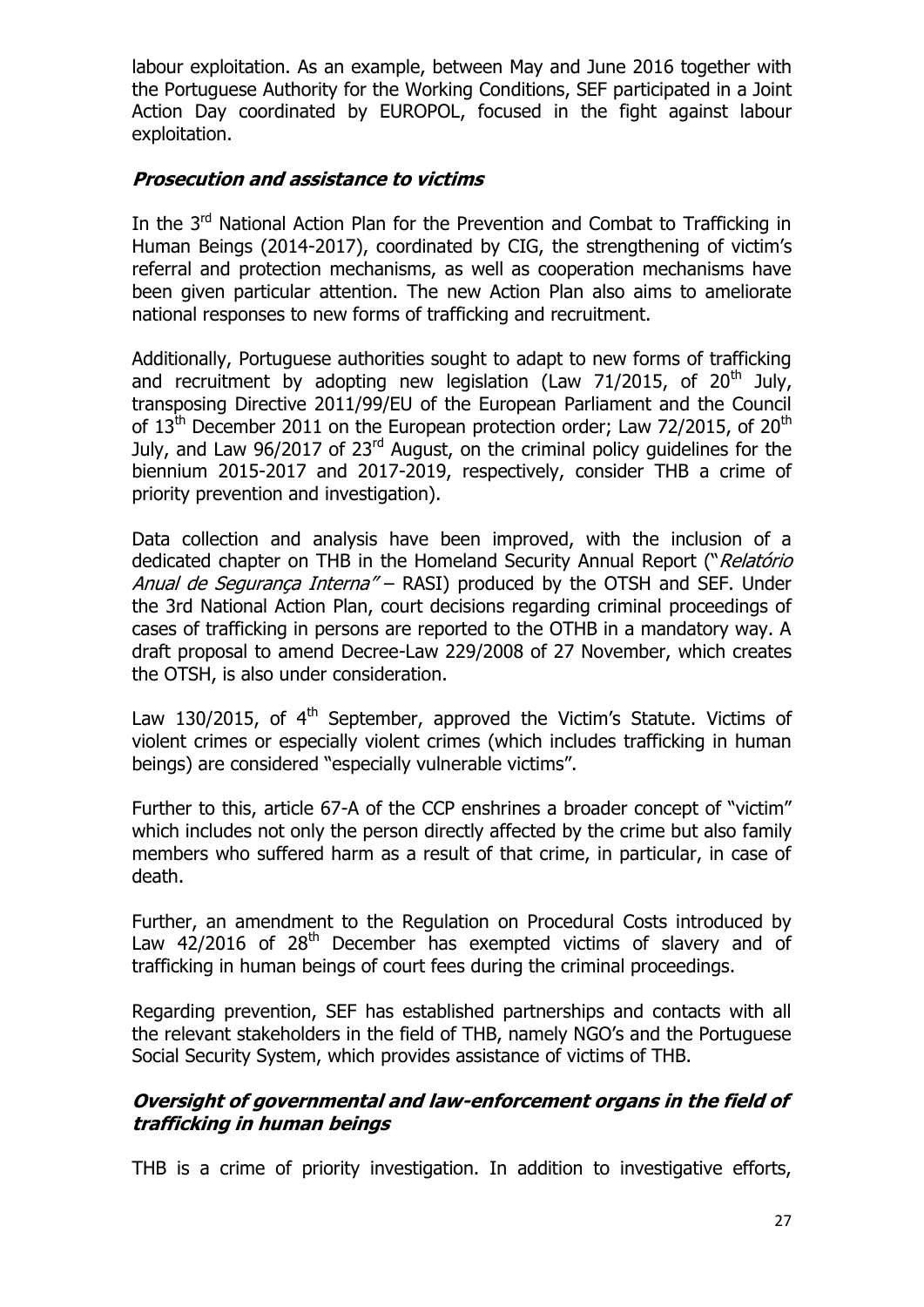prevention is considered of utmost importance.

Training sessions for ACM staff working in the Network of Assisted Return, for technicians from municipalities of Cascais and Lisbon, for health and consular staff, as well as diplomats, took place in 2014 and 2015.

A training manual with specific modules for Inspectors of the SEF performing official functions of Immigration Liaison (OLI) from the Portuguese diplomatic representations in Brazil, Angola, Senegal, Guinea-Bissau, Cape Verde, and Moscow was prepared in 2015 and is being used.

The Authority for Working Conditions (ACT) set a training program on labour exploitation with the collaboration of the CIG. ACT's inspectors are regularly trained on THB topics, with a special focus on labour exploitation.

Prosecutors and Judges receive training on THB in the context of their initial and ongoing training and several seminars have been held during this period, such as the 2014, CEJ Seminar "Countering Trafficking in Human Beings: towards a more comprehensive approach" as well as an International Colloquium to prevent and combat THB, addressed to Judges, Prosecutors and other professionals in the forensic field. PJ's investigators receive training in THB in their initial and also provide training in this area to other law enforcement agencies, NGOs, municipalities and schools.

ACM has focused on extending the number of teams, awareness raising and training activities in the area of THB. To this end, CIG has provided training to several teams, including intercultural mediators, Intercultural Mediation in Public Services' staff (MISP) and to the staff of "*Programa Escolhas"*.

Law Enforcement officers from the GNR and PSP and SEF Inspectors continued to receive regular training on prevention and THB. By way of example, in the  $1<sup>st</sup>$ semester of 2015, SEF provided training in national airports based on a training manual with specific modules for inspectors who perform traffic control functions of people in the first border control line.

The Ministry of Foreign Affairs provided for training on THB in the training course for diplomats and civil servants working at the MFA. This training aimed at raising awareness and increasing the ability of diplomats to detect and prevent THB situations, including in diplomatic households, and to support the victims.

In the health field, the 2013 Plan Health Action on Gender, Violence and Life Cycle addresses interpersonal violence during lifespan, including gender violence, intimate partner violence, domestic violence and traffic in human beings. Guidelines for health professionals have been compiled in a handbook and are used by interdisciplinary Teams for Violence Prevention in Adults working in primary healthcare services and hospital to prevent violence, spread information to increase general public and health professional's awareness, provide expert advice to health professionals and collect statistical information on violence in health services.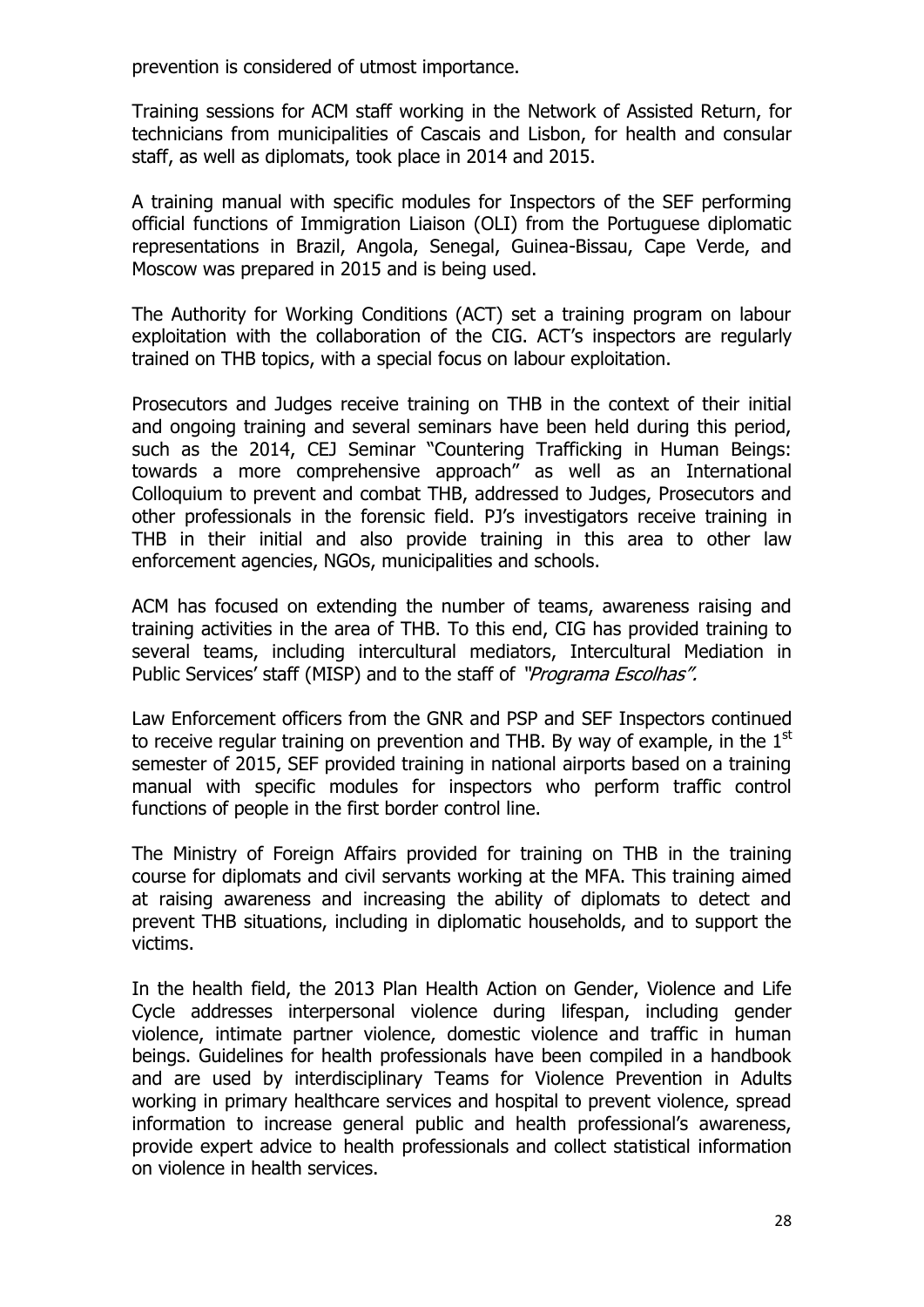### **X - Police violence, Law Enforcement, Prisons**

Training on human rights is a priority for security forces and services, including SEF. As a rule, courses on human rights, both during initial training and as part of the ongoing training are provided to the security forces. In this regard, and as an example, the Inspectorate General of Home Affairs (IGAI) provides training actions to the security forces on the subject of "The external oversight of police action". It is also worth highlighting the creation of a Code of Ethics by SEF, which seeks to ensure full respect for the human rights and the Constitution.

Regarding investigations of allegations of excessive use of force and ill treatment by law enforcement officials, there have been 14 complaints in 2014 and 5 complaints in 2015 on racial discrimination by law enforcement officials. Between 2015 and 2017, the PJ has initiated 8 disciplinary proceedings, two of which are also criminal proceedings. Pursuant to Order of Home Affairs and Justice Ministers 11838/2016, of  $4<sup>th</sup>$  October, if persons who were previously detained by the PSP, GNR or the PJ (*Polícia Judiciária*) show any signs of torture or ill-treatment at the moment of entry into penitentiary establishments, the Directorate General for Rehabilitation and Prison Services (DGRSP) must immediately transmit this information to the IGAI and to the General Inspectorate for Justice Services (IGSJ).

IGAI carries out, on a regular basis, inspections without previous notice to the precincts of the PSP and GNR units, with the purpose of verifying the legality of police actions, including regarding the exercise of the rights, freedoms and safeguards of citizens. These inspections focus on the following matters: arrests, places of detention, coercive identifications, interventions in the scope of the Mental Health Law and Educational Guardianship Law.

Monitoring of detainees' rights has also been improved with the adoption of the Regulation of Temporary Installation Centers in Portugal and of the Regulation of Housing Unit of Santo Antonio (Porto).

#### **Conditions in prisons and overcrowding**

Portugal has been working to improve the living conditions in prison establishments and the creation of suitable spaces for the development of training and occupational activities.

In the last quarter of 2016, two working groups were established by the Ministry of Justice to evaluate and propose solutions to reduce the imprisonment rate and to study the future of the electronic monitoring of offenders. The Ministry of Justice produced a report and outlined a strategy with the aim of rationalizing and modernizing the network of penitentiary establishments and educational centers, which was submitted to the parliament (*Assembleia da República*). This strategy focuses on improving the conditions in penitentiary facilities, constructing more facilities, and hiring more personnel.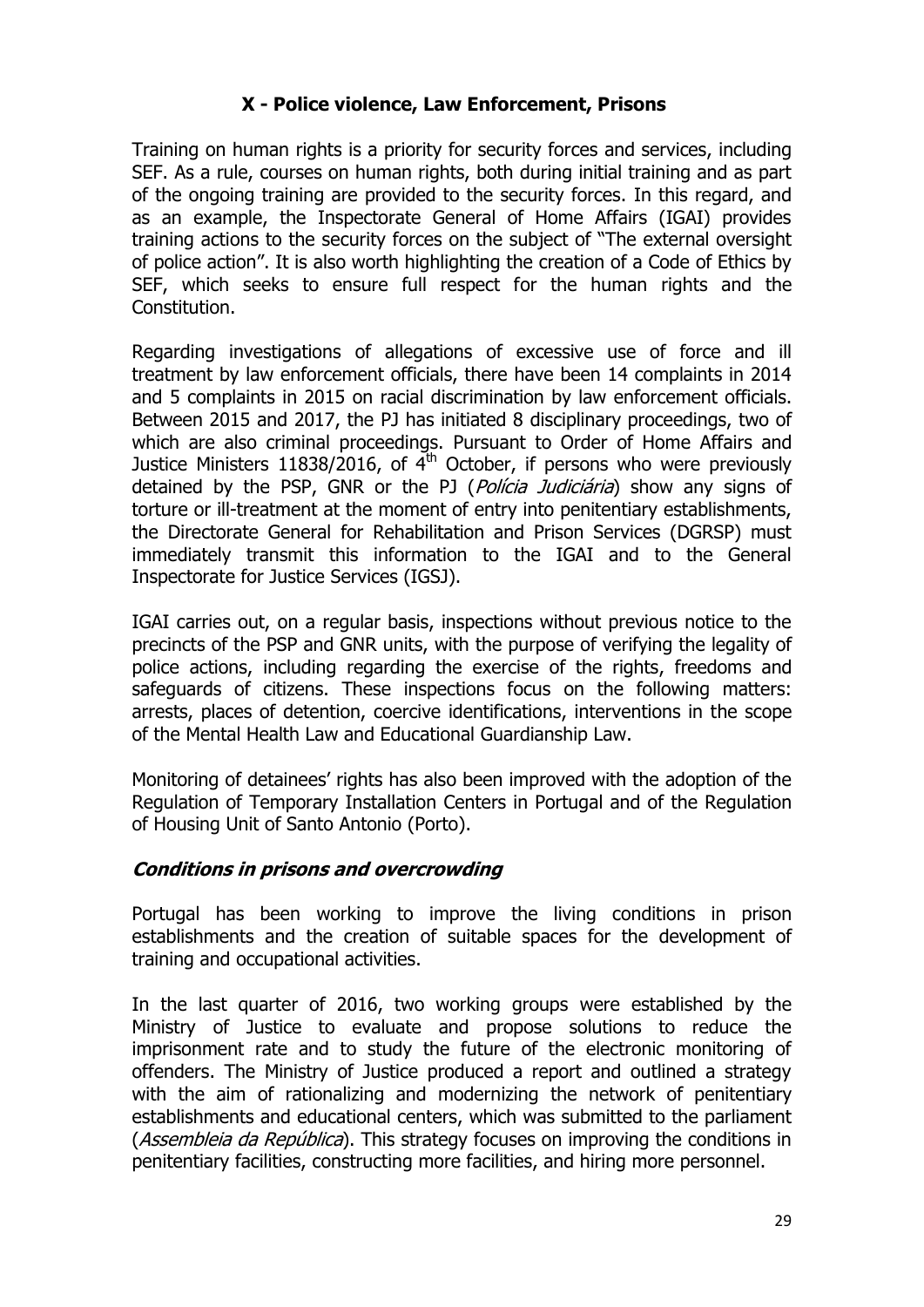Law 94/2017 introduced significant changes to the regime of house arrest and amended the Criminal Code. Before this amendment, sentences could only be served in house arrest if the duration of the penalty imposed was less than one year. Now, this limit was extended to two years. This measure is envisaged to reduce imprisonment rates.

Regarding health conditions in prisons, inmates have access to the National Health Service in identical conditions to those guaranteed to all citizens. The inmates are users of the National Health Service. Inmates can, at their own expenses, be assisted by a physician of their choice inside the prison. Victims of physical, psychological or sexual abuse or inmates suffering from chronic diseases are granted access to specific and continued care. A working group was established to improve access of inmates to the National Health Service, assess the existing constraints of inmates (adult and young) in accessing this service on an equal basis with other citizens, and to make proposals to overcome existing problems.

#### **Due process in all judicial instances**

Within the Simplex+ Program, Portugal has been working on the dematerialization of the files of inmates and youth in Educational Centers in order to improve access to information by gathering, *inter alia*, judicial requests and measures in the context of criminal and tutelary proceedings that will contribute to enhance due process rights.

#### **XI -Human rights education, information and training**

#### **Enhancing engagement with regional and international partners**

Portugal has continued to engage with partners to strengthen its capacity for the protection and promotion of human rights. We have continued to table resolutions both at the Human Rights Council and at UNGA's 3rd Committee.

Initiatives at the Human Rights Council include the tabling of annual resolutions on the "Question of the realization in all countries of economic, social and cultural rights", the "Right to Education" and, since 2016, on "Mental Health and Human Rights."

In UNGA's 3rd Committee, Portugal, Senegal and Moldova table, every two years, a resolution on "Policies and programmes involving youth", also presented at the Commission for Social Development.

#### **Education and training**

The Ministry of Education, in collaboration with various public partners and civil society, has performed awareness-raising and education activities on human rights' issues, including on Fighting against Homophobia and Transphobia in Schools. There were also activities aimed at teachers, such as a Seminar in the framework of the 'Movement against Hate Speech - Youth for Human Rights Online' Campaign, held in 2014, and 10 Short-term training actions within the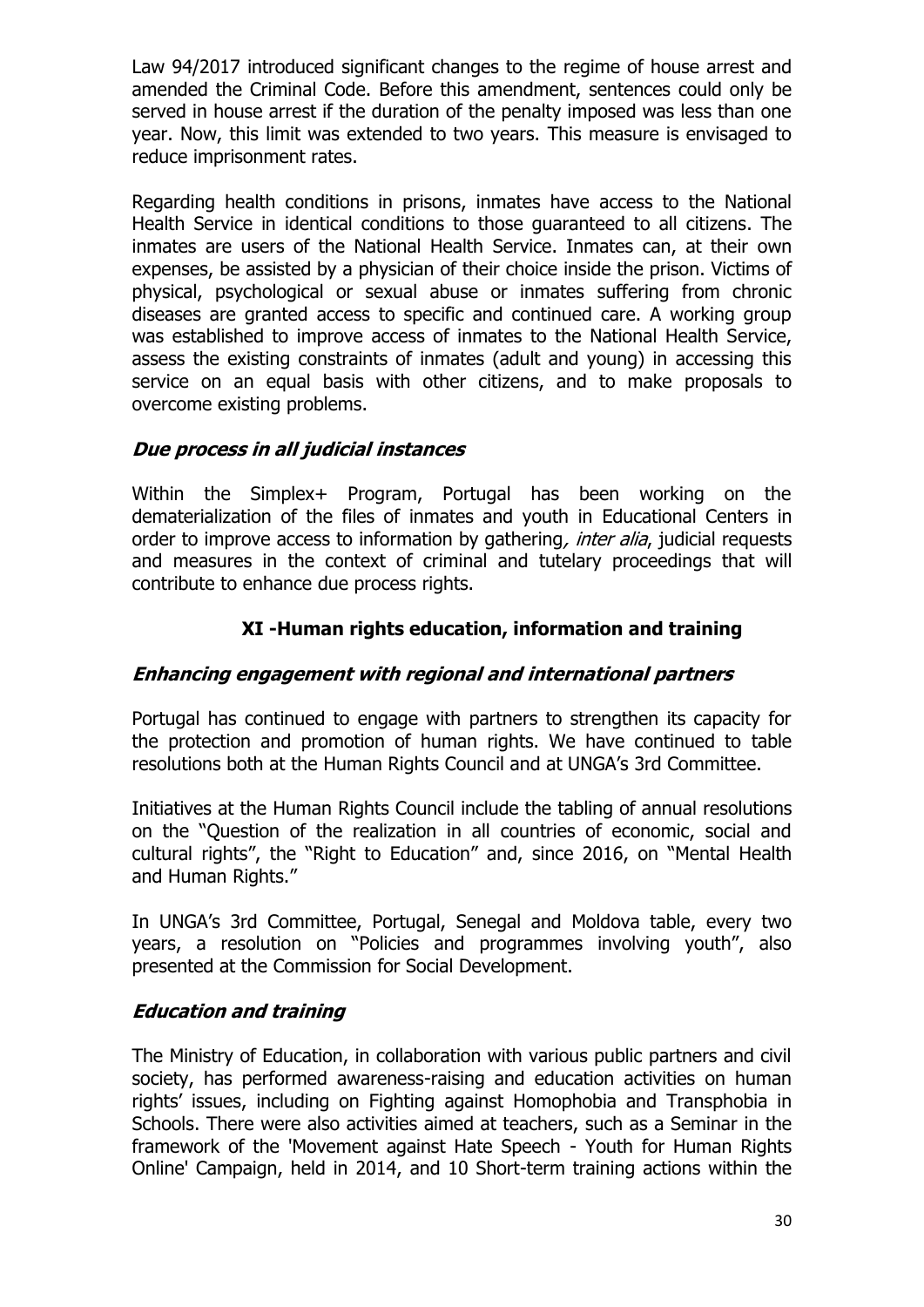framework of the Council of Europe's pilot project on a Model of Competences for Democratic Culture, held in 2016.

In 2016, a Working Group on Education for Citizenship, composed by experts, teachers and administration staff, was set up to design an Education for Citizenship Strategy so that children and young people acquire citizenship skills and knowledge in various aspects throughout the different cycles, in particular, values and concepts of Portuguese citizenship, human rights, gender equality, non-discrimination, interculturalism, the inclusion of people with disabilities, health education, education for sexual and reproductive rights and road safety education. Based on the report of this Working group the Portuguese government launched a new National Strategy for Citizenship Education in 2017, fostered through cooperation between the public policies on Education and Citizenship/Equality. The new strategy reinforces the cross-cutting nature of Citizenship Education in all educational levels and a compulsory subject named "Citizenship and Development" is established from  $5<sup>th</sup>$  to  $9<sup>th</sup>$  grade (2<sup>nd</sup>) and  $3<sup>rd</sup>$  cycle of basic education). Besides, all schools' clusters shall have a coordinator for this area and a plan shall be developed, in collaboration with NGOs and community organizations. There is also a table of compulsory topics for all education levels, including human rights, gender equality, intercultural relations, sustainable development, environment and health.

Furthermore, IPDJ, in the framework of the No Hate Speech Movement campaign, supported youth organisations and other NGOs to develop nonformal education activities aiming to promote Human Rights and Human Rights Education. It has also translated into Portuguese several guiding documents, such as the Guide to Human Rights for Internet Users from the Council of Europe.

The Centre for Judicial Studies (CEJ) also provides training in human rights issues. Specific training has been provided to judges and public prosecutors on, *inter alia*, the jurisprudence of the European Court of Human Rights, on traffic in persons, domestic violence, female genital mutilation, rights of persons with disabilities, the best interests of the child, the victim and criminal law, the implementation of fundamental rights, the situation of vulnerable young adults and children.

The Ministry of Economy has organized awareness raising activities aimed at business representatives, NGOs, trade unions, academia and general public on business and human rights related topics, including a conference and the publication of a brochure in 2016.

## **XII - Economic, Social and Cultural Rights**

#### **Continue efforts in the promotion and protection of economic, social and cultural rights**

Portugal considers culture as an essential pillar of democracy, national identity, innovation and sustainable development. It also promotes the constitutional imperative of democratic access to cultural creation and enjoyment, and in this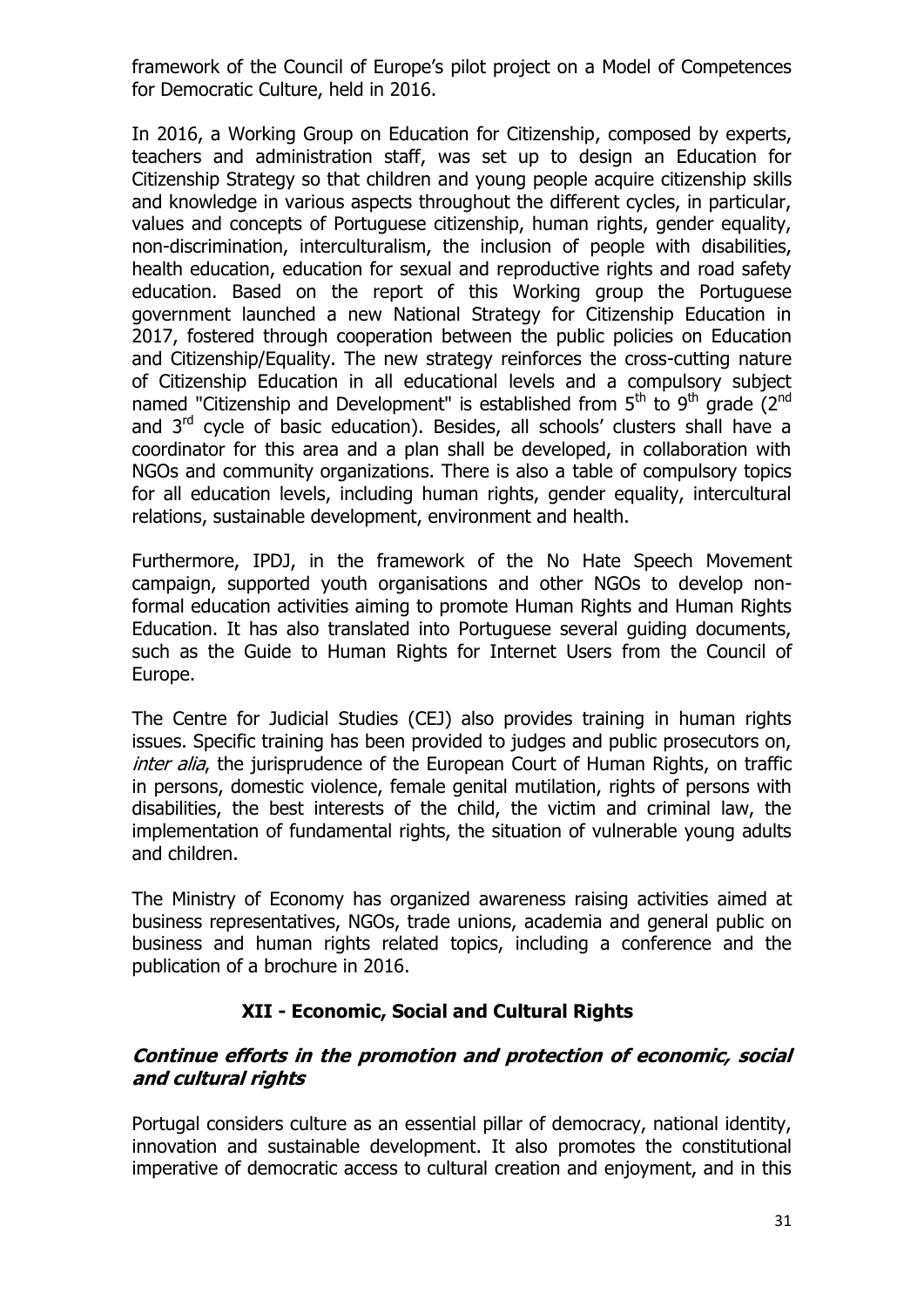sense undertakes and promotes actions conducive to a more participatory and accessible culture for all, including people with disabilities, by encouraging physical and communicational accessibilities to cultural and artistic activities.

In its international action, and as mentioned above, Portugal has continued its efforts to promote, in the relevant multilateral *fora*, the economic, social and cultural rights as well as the ratification of the International Covenant on Economic, Social and Cultural Rights and its Optional Protocol, namely in the context of UPR's recommendations.

#### **Increase employment**

IEFP has implemented a package of measures in order to promote employment, including the following initiatives:

- "Incentive to the Acceptance of Job Vacancies" (Ordinance 26/2015, of  $10<sup>th</sup>$  February ) - a financial support for unemployed jobseekers, holding unemployment benefits, who accept job vacancies, submitted by the Job Centres to find a job, by their own means, in full-time and with a lower pay than the value of the unemployment benefit they were receiving;
- "Support for Geographic Mobility in the Labour Market" (Ordinance  $85/2015$  of  $20<sup>th</sup>$  March) - financial support to unemployed jobseekers, celebrating labour contracts or creating their own jobs, and to whose new workplaces involves the geographical mobility.
- "Technical Support for the Creation and Consolidation of Projects" (in the framework of measures and programs to support entrepreneurship, implemented by IEFP, Ordinance No. 157/2015, of 28<sup>th</sup> May);
- $"Reactive"$  (Decree No. 86/2015 of 20<sup>th</sup> March) a professional traineeship with a 6 months duration, for long-term or very long-term unemployed jobseekers, with a minimum age of 31 years. (It's considered as a professional traineeship the development of a practical experience in a work context, which cannot consist of occupying a job);
- "Program for the Promotion of Arts and Crafts" (Decree-Law 122/2015, of  $30<sup>th</sup>$  June);
- "Repair of the eventuality of unemployment" Customized Follow-up Model for Employment - the intervention of the Job Centers in the repair of an unemployment event is based on the Personalized Follow-up Model for Employment advocated in the current legal framework of the unemployment protection regime for employees.

#### **Effects of the crisis on human rights, especially on socio-economic rights**

An independent study on "Income Inequality and Poverty in Portugal: social consequences of the adjustment programme" coordinated by Carlos Farinha Rodrigues and funded by the *Francisco Manuel dos Santos* Foundation was published in 2016. Focusing on the period between 2009 and 2014, the study analyses the evolution of income distribution, the impact of social and fiscal policies on households' income, effects of changes introduced in social policies on different social groups, consequences of unemployment and labour law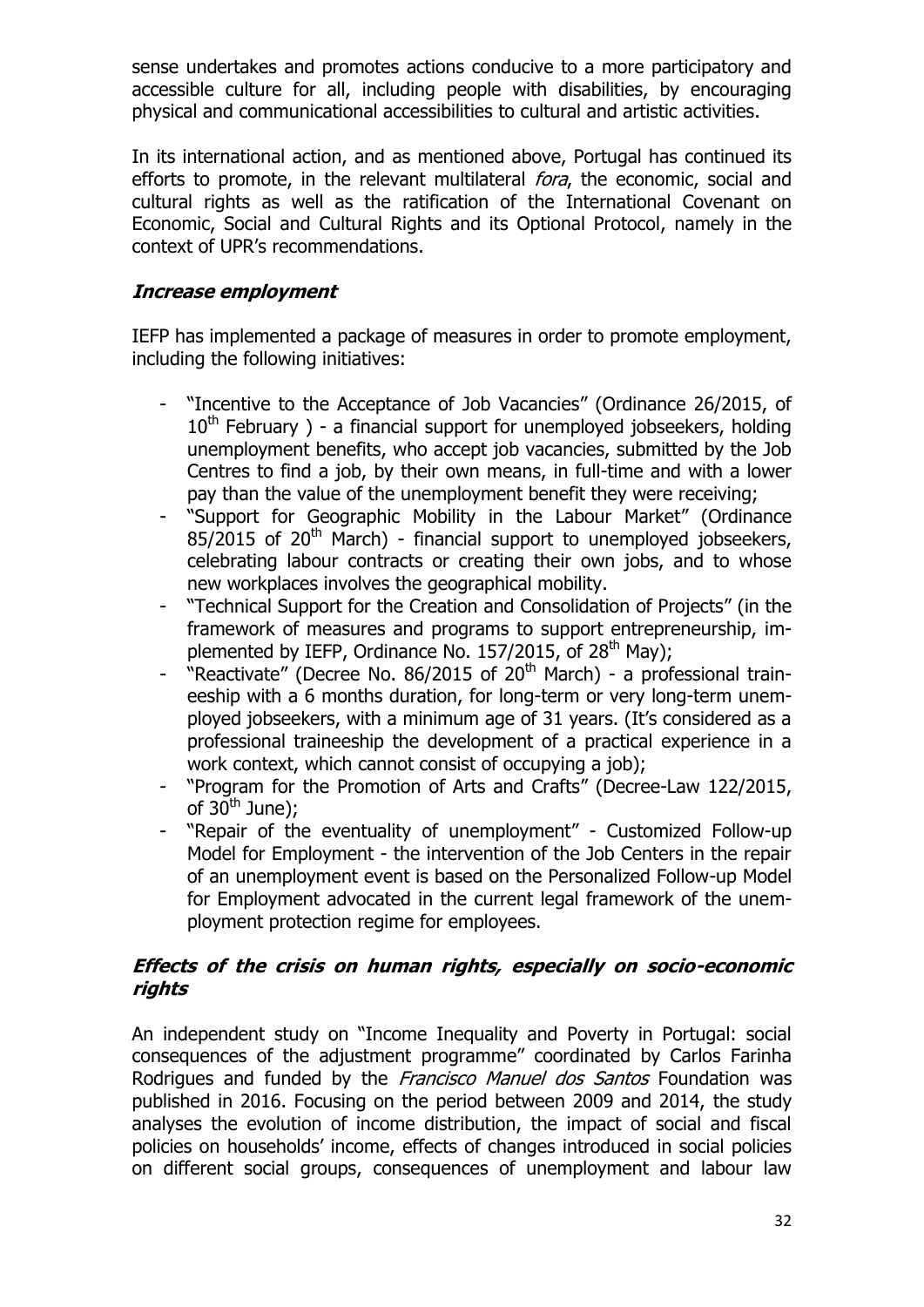changes on market income inequality, European and Eurozone comparison regarding public policies undertaken and its social and economic costs. Some observatories linked to Universities and Research Institutions and think tanks have also carried out some insightful and comprehensive reports and analysis focusing on the crisis period.

See also chapters VII and VIII.

#### **Minimization the impact of the crisis, particularly on the most vulnerable**

In 2010, Portugal has accepted the European challenge to lift out of poverty at least 200 thousand people until 2020 (Europe 2020 Strategy). Increasing protection of the most vulnerable groups in society remains a national imperative.

Given the current situation, the effort required to achieve this target by 2020 is quite demanding. Reducing poverty and inequality is a major social and political concern and significant public efforts are being translated into concrete policy measures, both with immediate effects and of a structural nature. Many other are planned for the years ahead.

Portugal is strongly committed to fight child poverty, to improve the living conditions of the population, especially of disadvantaged families, to ensure adequate and sustainable social protection while at the same time fostering an inclusive labour market in order to tackle long-term and very long term unemployment and youth unemployment, as well as in-work poverty.

In the field of education, support continued to be provided, especially to the most vulnerable children, with the aim to ensure their access to education. As an example, around 45% of 6 to 18 year olds enjoy free school meals as well as textbooks and school consumables.

See also chapters VII and VIII

## **Social Security System and social protection of vulnerable groups**

According to the Basic Law of the Social Security System, the aim of the system of social protection of citizenship is to guarantee basic citizens' rights and equal opportunities, as well as to promote social well-being and social cohesion.

The basic aim of the social action subsystem is to prevent and solve situations of social and economic deprivation and inequality, social dependence, social dysfunction, exclusion or vulnerability, as well as the integration and promotion of people in the community and the development of their capacities. The social action subsystem also provides special protection to the most vulnerable groups, such as children, young people, persons with disability and older persons, as well as other economically or socially deprived persons.

Recently, several changes have been made to improve the social security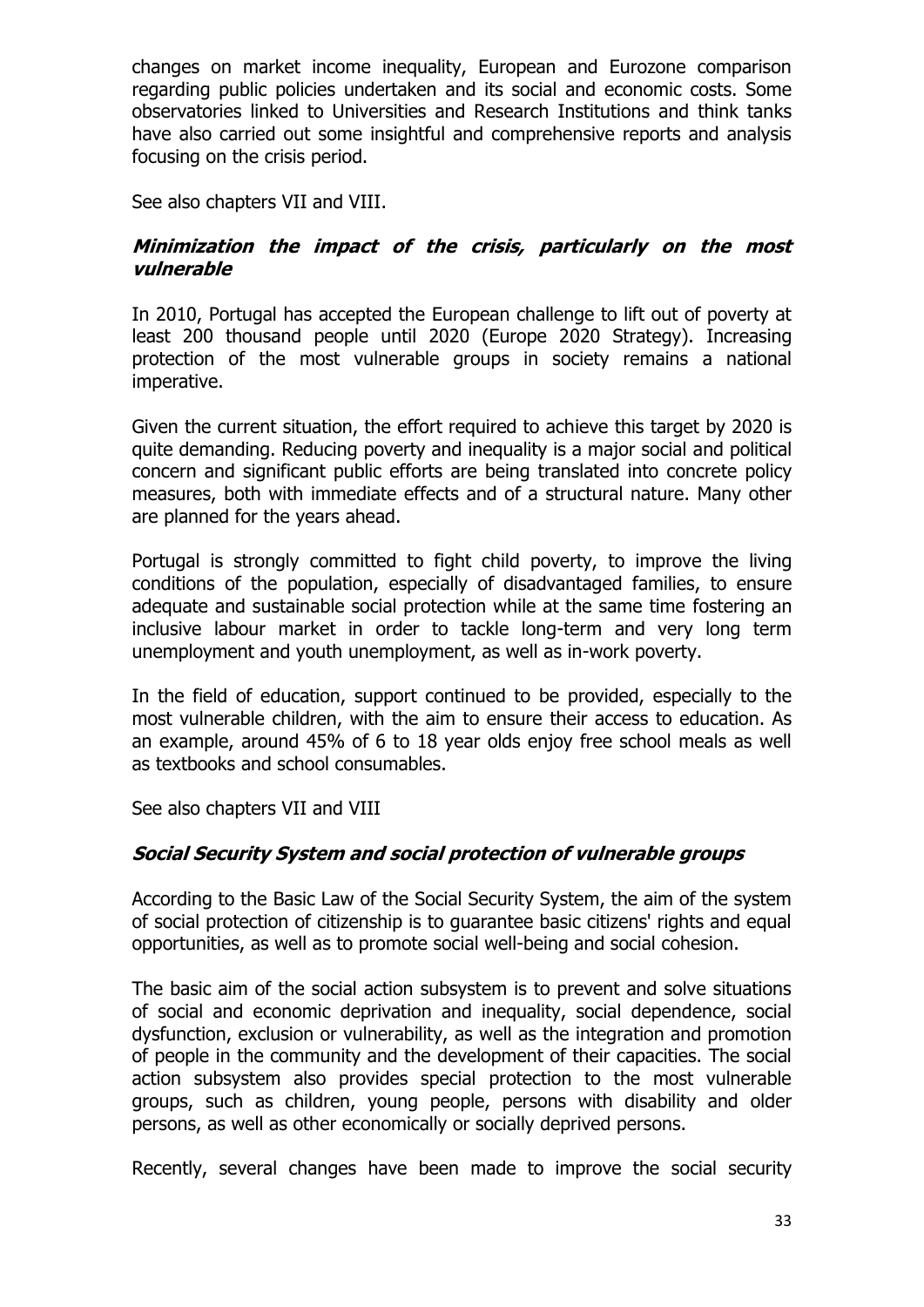system. The long term care was updated in 2014 and in 2016, a 10% increase was introduced in the unemployment benefit for couples where both persons were receiving the benefit and had dependent children, and for the single parents' families where the parent does not receive alimony. Furthermore, a new social benefit was introduced in 2016 for the long term unemployed and the annual update for pensions and disablement pensions of the general social security scheme was resumed. It is also important to highlight that the conditions of access to the Social Integration Income (SII) by migrant workers of Portuguese nationality also changed to safeguard their social rights.

See also chapters VII and VIII

#### **Combat illiteracy and establish an effective system for adult education and training**

According to the National Reforms Programme priority and ambitious goals on adult education and training, a new programme on this area, called *Qualifica*, was created, including a considerable upgrade of the investment on the consolidation and extension of specialized centres (*Qualifica* Centres) and new tools, such as the *Qualifica* Passport and Portal and a large public campaign.

To fight illiteracy, the Secondary School Network within Recurrent Education was extended and distance learning possibility (Distance Learning Secondary Education) was launched for students who do not have access to public Secondary Education schools with the Recurrent Education modality for reasons of local of residence or work and as a consequence of the extension of compulsory schooling.

Creation of a pilot distance learning experience - Distance Learning Secondary Education (ESRAD), intended for students who do not have access to public Secondary Education schools with the Recurrent Education modality, for reasons of local of residence or work and as a consequence of the extension of compulsory schooling.

It is also worth highlighting the Reading without Frontiers' Program, a partnership between the Directorate General for the Book and Libraries (DGLAB) and the Directorate General of the Prison Services and Social Rehabilitation. It aims to widen the reading to non-conventional places. Within the scope of this agreement are developed several initiatives: Books' supply to prisons' libraries; punctual book and reading awareness-raising actions; continued contact actions with texts and authors'; reading and writing competitions.

Furthermore, IPDJ is promoting, through Safer Internet Centre, digital literacy namely by the development of an awareness and information program reaching all continental regions and several target publics like children, youth, teachers and educators, parents and seniors. The actions of this program are run by young volunteers supported by IPDJ.

#### **XIII - Human Rights Machinery/Civil Society**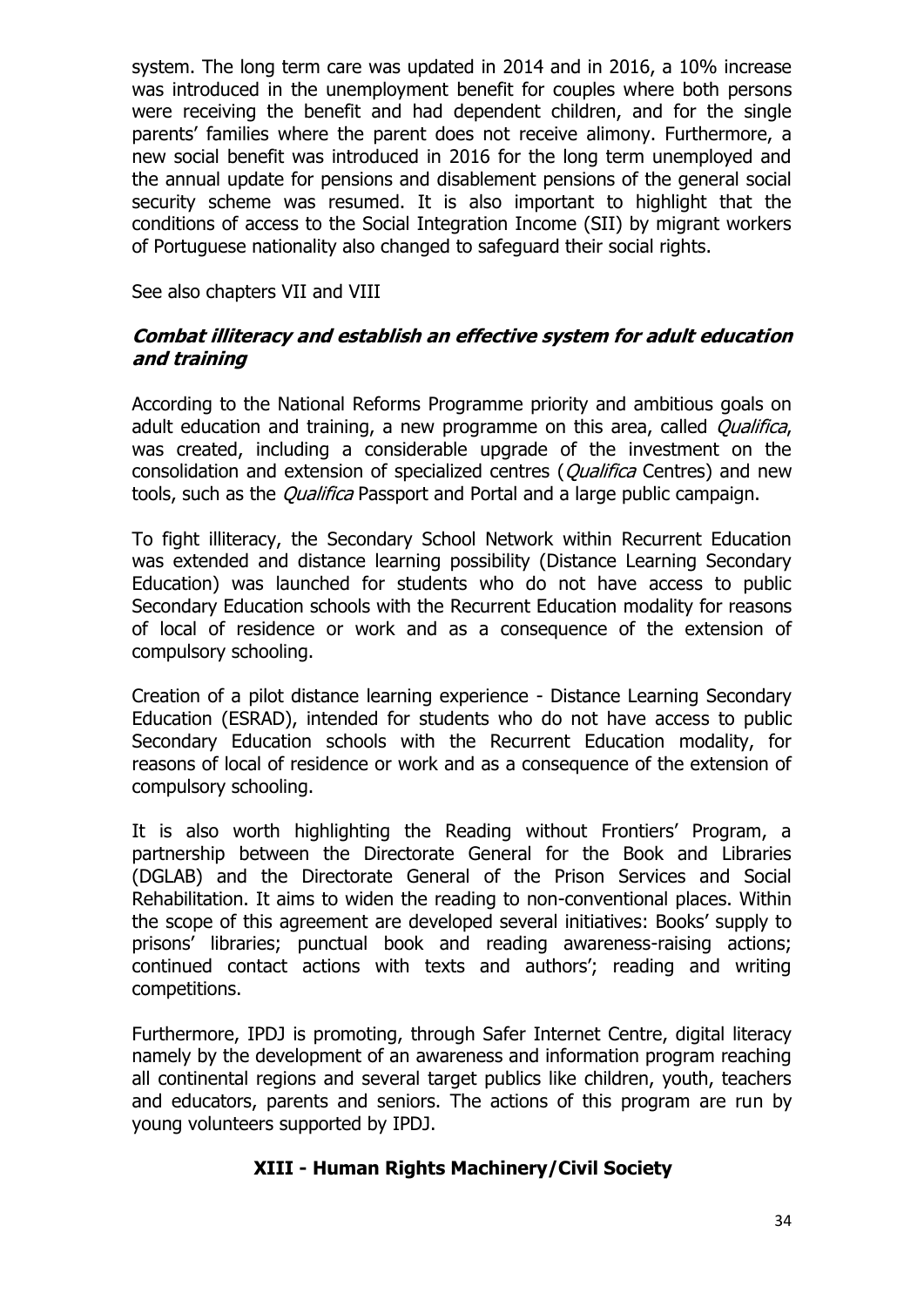Portugal encourages the participation of civil society organizations in the elaboration of all human rights' reports submitted by the country to the United Nations bodies. The UPR is no exception. A consultation of the civil society took take place in 2018 when preparing the interim report on the implementation of the recommendations accepted in the Second Universal Periodic Review, carried out in 2014.

## **XIV - Other Measures**

#### **Continue its efforts in the promotion and dissemination of best practices in the sphere of intercultural dialogue**

Various activities were developed by the ACM to promote interculturality in the Portuguese society, namely by the Office for Education, Training, Intercultural Mediation and Inter-religious Dialogue.

The Project "Intercultural Mediation in the Public Services" is carried out by ACMs in partnership with Municipalities and Immigrant Associations. The project placed 20 intercultural mediators in municipalities with the main goal to promote interventions based on the principles of interculturalism and mediation. The ultimate objective is to induce constructive and transformative intercultural relationships in order to improve the quality of life in the communities, local development and social cohesion. It intended to facilitate the mediation between migrants and the Portuguese Public Services, in 25 public services, including health care, housing, employment, education services, as well as municipalities and social security services. The last edition took place between 2014-2015 involving 8 partner-entities and 20 mediators.

The Intercultural School Stamp initiative was launched in 2012 by the Directorate-General of Education with the collaboration of the Aga Khan Foundation and aims to distinguish schools that stand out in the promotion of projects for the recognition and valuing of diversity as an opportunity and a learning resource for all. The third edition (2014/2015) updated the original model in order to widen the recognition of schools and raise the number of prized schools in the annual edition, through an attribution of Stamps by levels of classification. 36 schools applied to the third edition and 24 intercultural stamps were attributed.

The Intercultural Education School Network was launched in October of 2016 and is a joint initiative of the ACM and the Directorate-General of Education and Aga Khan Portugal Foundation. It is a Network of public education and learning establishments and or private learning and cooperative establishments who have agreed to implement intercultural education measures with the following objectives:

Promote the reception, integration and educational success of all children and young people in compulsory education, regardless of their cultural o national origins;

Promote openness to difference and the establishment of positive